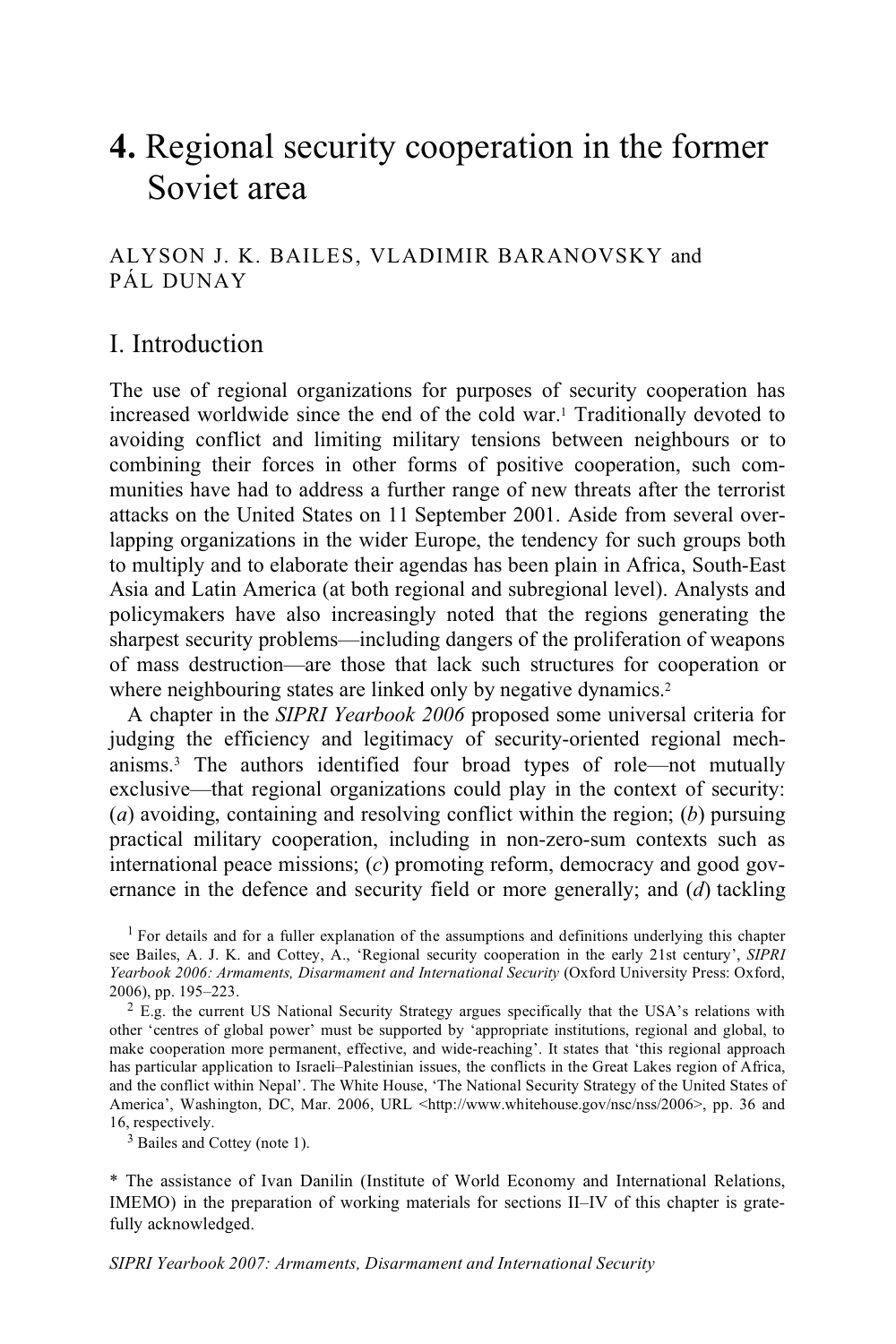functional issues, including the so-called new threats and other challenges arising in the borderland between security and economics. They suggested the following tests for legitimacy and effectiveness, based on observation and actual policy discourse rather than theory: '(*a*) whether cooperation is coerced and hegemonic; (*b*) whether it posits a zero-sum relationship with the outside world; (*c*) whether it is rigid or static (or adaptable and capable of growth); (*d*) whether it is artificial and superficial; and (*e*) whether it is efficient in terms of management and resource use'.4 Tests based on the type of structure or degree of institutionalization were deliberately avoided, since these features should be adapted to regions' specific needs. SIPRI has examined a number of regional structures and evaluated them from these standpoints.<sup>5</sup>

This chapter applies this new analytical approach to three explicitly security-related constructs existing in the former Soviet space—the Commonwealth of Independent States (CIS), the Collective Security Treaty Organization (CSTO), and the grouping of Georgia, Ukraine, Azerbaijan and Moldova called the Organization for Democracy and Economic Development– GUAM (hereafter referred to as GUAM)—together with the Shanghai Cooperation Organization (SCO), which links some members of those groups with China (see table 4.1 in section II, below). All these groups tend to be poorly known outside their region and are often exposed to normative criticism both outside and in some parts of that region. The three Russia-led groups (the CIS, the CSTO and the SCO) are often seen in the West as aiming at a kind of neo-Soviet hegemony, implying coercion and undemocratic practices;6 their opposition to terrorism and insurgency is interpreted as a common agenda of isolating and crushing minority elements; and strategically, they are viewed as an essentially zero-sum effort to balance Western groupings or to obstruct US and Western influence. It is widely assumed that all four groups suffer from rigid, artificial forms of governance and low levels of efficiency and output. The present account explores such judgements and normative questions, to which these organizations deserve to be subjected as much as any others. The answers are sought in a historical perspective and in the light of factual, dispassionate reporting and analysis.

The next section of this chapter provides the historical element by sketching the background to the emergence of the first post-Soviet regional grouping, the CIS, and the subsequent development of the CSTO, GUAM and the SCO. Sections III–VI evaluate the CIS, the CSTO, GUAM and the SCO, respect-

question by accusing the members of considering the accession of Iran as a full member at a time when it was causing proliferation- and terrorism-related concerns. Dyer, G. and Yeh, A., 'Iranian president to cause a stir at security summit', *Financial Times*, 14 June 2006, p. 3. See also section V below.

<sup>4</sup> Bailes and Cottey (note 1), p. 215.

<sup>5</sup> See Adisa, J., 'The African Union: the vision, programmes, policies and challenges', *SIPRI Yearbook 2003: Armaments, Disarmament and International Security* (Oxford University Press: Oxford, 2003), pp. 79–85; Hollis, R., 'The greater Middle East', and Rosas, M. C., 'Latin America and the Caribbean: security and defence in the post-cold war era', *SIPRI Yearbook 2005: Armaments, Disarmament and International Security* (Oxford University Press: Oxford, 2005), pp. 223–82; and Bailes, A. J. K. et al., *Regionalism in South Asian Diplomacy*, SIPRI Policy Paper no. 15 (SIPRI: Stockholm, Feb. 2007), URL <http://www.sipri.org>.<br><sup>6</sup> In June 2006 US Secretary of Defense Donald Rumsfeld also called the SCO's security values into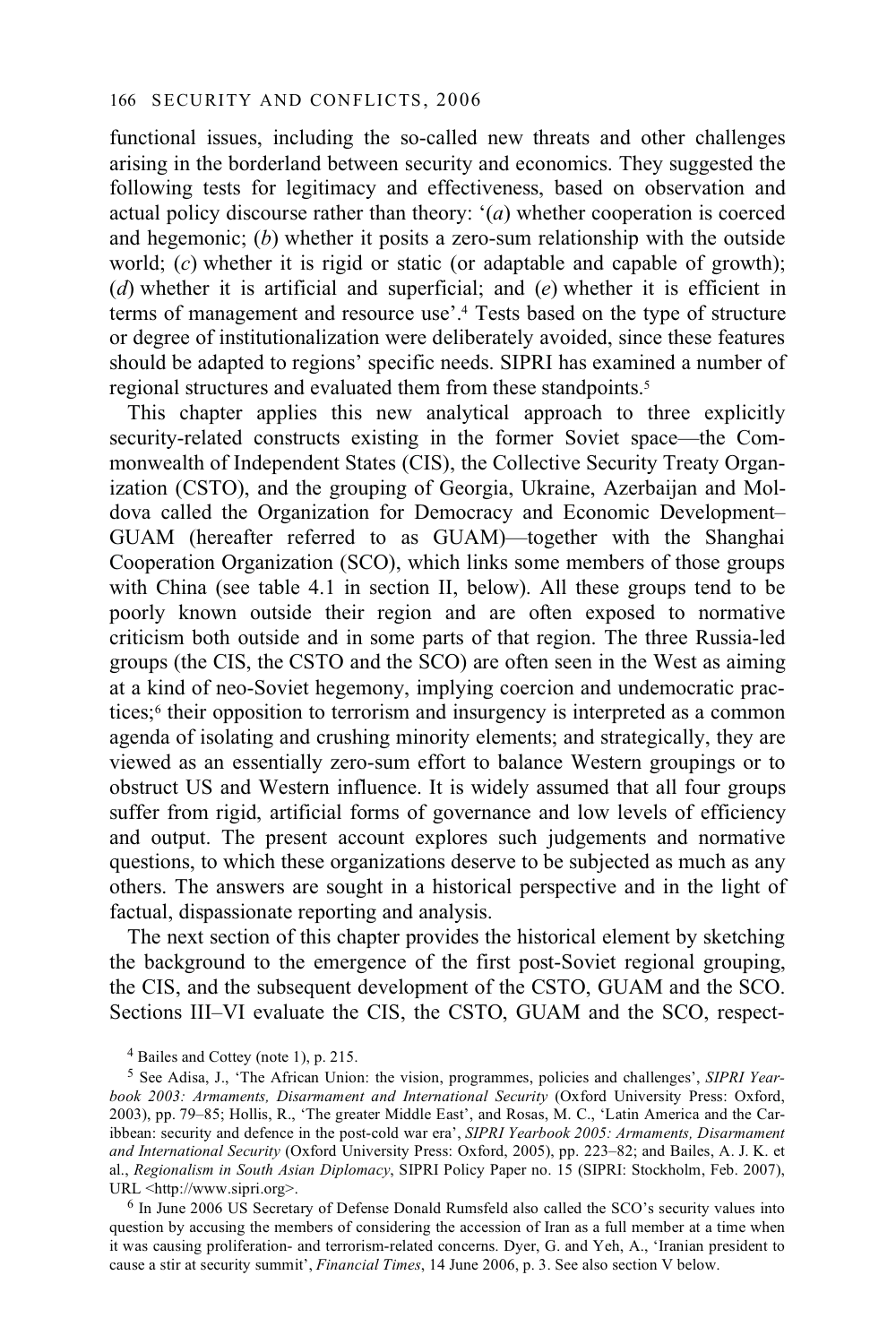ively, against the five criteria proposed above. The conclusions are presented in section VII.

# II. Background: basic realities of the former Soviet area

The break-up of the Soviet Union was neither adequately prepared nor seriously negotiated. Most of the political actors that were directly involved had very vague ideas (if any) of what would take the place of a single state that had covered one-sixth of the globe. Against such a background, it is not surprising that the emerging picture of regional security cooperation has its chaotic and controversial features. It has, in fact, developed in multiple formats that are set out and compared in table 4.1. The main factors shaping the evolution of security cooperation in the post-Soviet area since 1990 may be summarized as follows.

*Force of inertia*. For a certain period after the collapse of the Soviet Union, the inertial effect of a former common security space continued to influence the newly independent states, despite their formal independence. When the CIS was hastily proclaimed at the end of 1991 to replace the Soviet Union,7 the idea of maintaining common armed forces and a joint military potential was considered workable. The same inertia—underpinned by economic, historical, societal, cultural and psychological factors—persisted well into the 1990s and beyond, but it could not indefinitely provide a driving force for promoting regional security cooperation in fast changing conditions.

*'Former Soviet Union minus the Baltics'*. The post-Soviet space was from the beginning divided into two areas. Estonia, Latvia and Lithuania, the three Baltic states, disengaged from the rest of the post-Soviet territory in a more radical way than any others, as clearly seen in their non-membership of the CIS. Conversely, they set their sights on joining the North Atlantic Treaty Organization (NATO) far earlier than, for instance, Georgia or Ukraine and were duly admitted as members of both NATO and the European Union (EU) in 2004.

*Cooperation between antagonists*. In some cases, the prospects for regional security cooperation were blocked or seriously undermined by disputes inherited from Soviet or pre-Soviet times, with the potential to cause open conflict—notably in the case of the dispute between Armenia and Azerbaijan over the autonomous region of Nagorno-Karabakh in south-western Azerbaijan. Sometimes, political and military interference in conflict areas by Russia in the early 1990s technically contributed to 'freezing them', but this was hardly perceived as neutral by Azerbaijan, Georgia or Moldova, shaping the understanding of and attitudes towards Russia's regional leadership (see also section V below). All this affected the membership of such security-

 $<sup>7</sup>$  The CIS was founded in Dec. 1991 to replace the dissolved Soviet Union. Today Armenia, Azer-</sup> baijan, Belarus, Georgia, Kazakhstan, Kyrgyzstan, Moldova, Russia, Tajikstan, Ukraine and Uzbekistan are CIS members (Turkmenistan withdrew its membership and became an associate member in Aug. 2005). On the group see URL <http://www.cis.minsk.by>. See also section III of this chapter.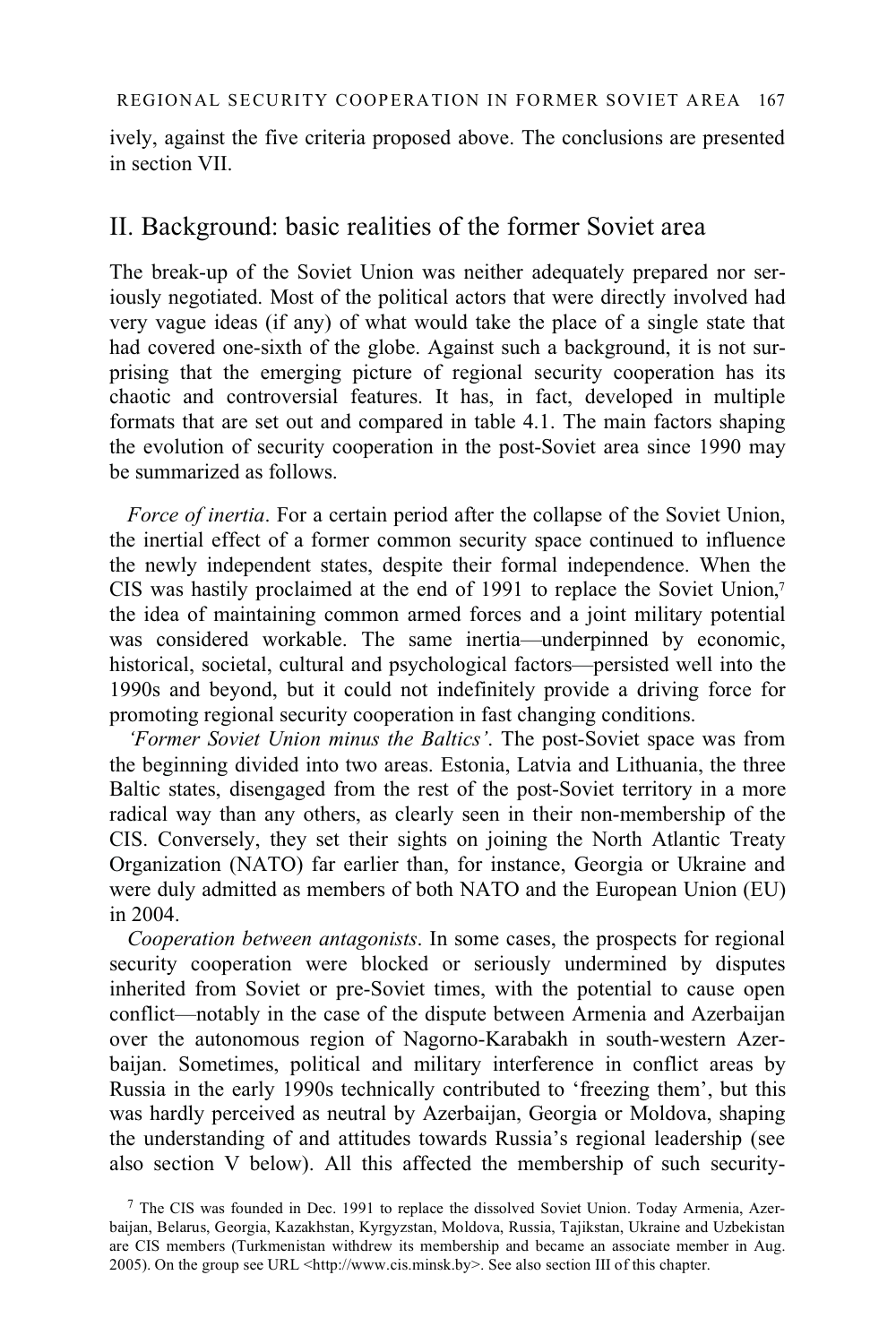related groupings as were created: thus the antagonists Armenia and Azerbaijan could participate in the group that developed out of the 1992 Collective Security Treaty (Tashkent Treaty)<sup>8</sup> only so long as this structure had little practical meaning. It started to be consolidated after 2002, when Azerbaijan decided to discontinue its membership. Similarly, Azerbaijan's participation in the GUAM grouping precludes Armenia's membership. The fact that both Armenia and Azerbaijan have continued to participate in the CIS says much about how weak this organization is in the security area.

*A strategically heterogeneous space*. The heterogeneous character of the former Soviet area not only undermines region-wide security cooperation but also promotes the development of smaller and cross-cutting groupings that may overlap or directly conflict with each other. The resulting scope for dissipation of effort may be illustrated by the fact that Russia and the Central Asian states are committed to cooperating against terrorism within three different frameworks: the CIS, the CSTO and the SCO.

*Russia's predominance*. The predominance of Russia in the former Soviet area (even if it is eroding) represents the most powerful independent variable within the post-Soviet space. Not only is Russia by far the strongest state in terms of size, military forces and economic potential, but it also has the strategic character of a 'hub' to which former Soviet states are joined by a more strategically significant relationship than any pair of such states can have with each other. The practical implications of these facts for regionalism are, however, neither straightforward nor predetermined: some neighbours accept or even seek Russia's 'paternalistic' lead, while others defy it almost on principle (see '*Politics first*' below).

*The search for self-identification*. In the slow but steady process of defining their separate identities, the former Soviet republics have often realized that their new state security agendas are dissimilar, perhaps conflicting, and becoming more so over time. Even a grouping as relatively tight as the CSTO embraces countries with such different geopolitical and security environments as Belarus, on the one hand, and Tajikistan and Uzbekistan, on the other. Different needs are of course compatible with cooperation, but they will gradually erode any structure that does not effectively recognize and accommodate them.

*Politics first*. The former Soviet area consists of a number of recently formed and still self-shaping states where security decisions may often reflect volatile political circumstances rather than sober analysis and experience. Russia's own strategic thinking, for example, is shaped by three broader political motives: (*a*) to ensure the country's sustainability as a sovereign political entity, (*b*) to neutralize possible hostile developments in adjacent territories

<sup>8</sup> The Collective Security Treaty was signed at Tashkent in 1992—initially by 6 states, which were later joined by 3 others. It entered into force in 1994. For the treaty see URL <http://dkb.gov.ru/start/> (in Russian). In 1999 Azerbaijan, Georgia and Uzbekistan refrained from prolonging the treaty, which thus retained 6 participants (Armenia, Belarus, Kazakhstan, Kyrgyzstan, Russia and Tajikistan). In 2002–2003 these states decided to institutionalize their cooperation on the basis of the treaty and establish the Collective Security Treaty Organization. Uzbekistan joined the CSTO in 2006.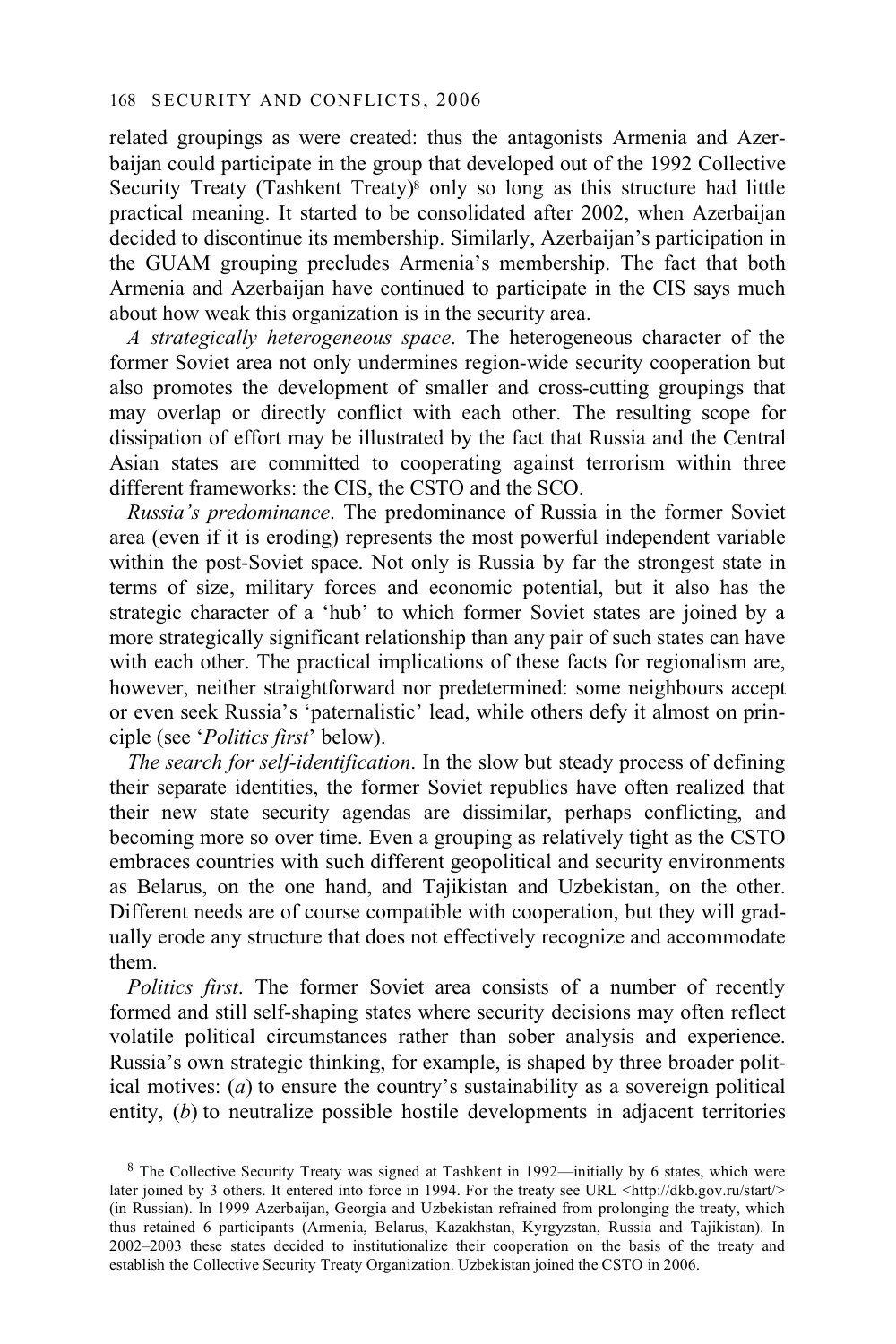and (*c*) to promote its broader international role (even if in a considerably reduced format compared with the Soviet Union). Russia's political reading of these imperatives affects its attitude to regional security options at any given time. For instance, the vision of the CIS as a vehicle for consolidating Russia's 'zone of influence' has provided a strong incentive for developing it further; but any suspicion that other partners are only using the group cynically to gain access to Russia's resources and military assistance on the cheap will drive Moscow towards limiting its investment. In practice, Russia has a persistent tendency to relapse into bilateralism when handling either friends (e.g. Belarus) or particularly tough opponents, thereby further complicating and undercutting the significance of the regional groups to which it belongs.

Other former Soviet states seem to prioritize political considerations in a similar way. For instance, the leaders of the Central Asian states supported the 'new breath of life' given to the Collective Security Treaty in the early 21st century partly for the political motive of stopping the syndrome of 'colour revolutions' (non-violent protests against governments with a specific colour as their symbol) spreading further. Overall, a vicious circle may develop whereby a lack of concrete security substance in regional cooperation increases the temptation to sacrifice utility to politics, which in turn keeps the whole phenomenon of regional security cooperation in the former Soviet area at a largely superficial level. At any moment, changing political circumstances could force a 'correction' of present relationships in one direction or another. (It is fair to note that this syndrome of a high declaratory stance combined with limited and fragile practical underpinning is a pattern that can be traced in multilateral activities in the Eastern bloc far back in the communist period.)

*Ongoing reconfiguration*. Patterns of cooperation among the former Soviet states have also been unstable over time for more substantial reasons, as the security perceptions (and self-perceptions) of actors continue to evolve. By 2006 Russia had basically overcome its economic, political and psychological post-imperial traumas, with high energy prices currently playing heavily into its hands. The leadership in Moscow has become much more self-confident and expects other international actors to recognize Russia's centrality within the former Soviet area. There are at least three factors, however, operating in the opposite direction: (*a*) the continuing different circumstances of the states in the area make it harder to establish a permanent and efficient form of cooperation; (*b*) some former Soviet states see Russia's reviving power as damaging their interests and are trying to find ways of counterbalancing it; and (*c*) influences from outside the former Soviet area seem set to become more significant than in the first decade after the collapse of the Soviet Union. Paradoxically, therefore, even as Russia sees an upswing in its power, it has to face more serious challenges from states in its neighborhood than it did only a few years ago. For other CIS states the corresponding challenge is how to maintain a delicate balance in the relationships that they need to develop with Russia, among themselves and in a broader geopolitical context.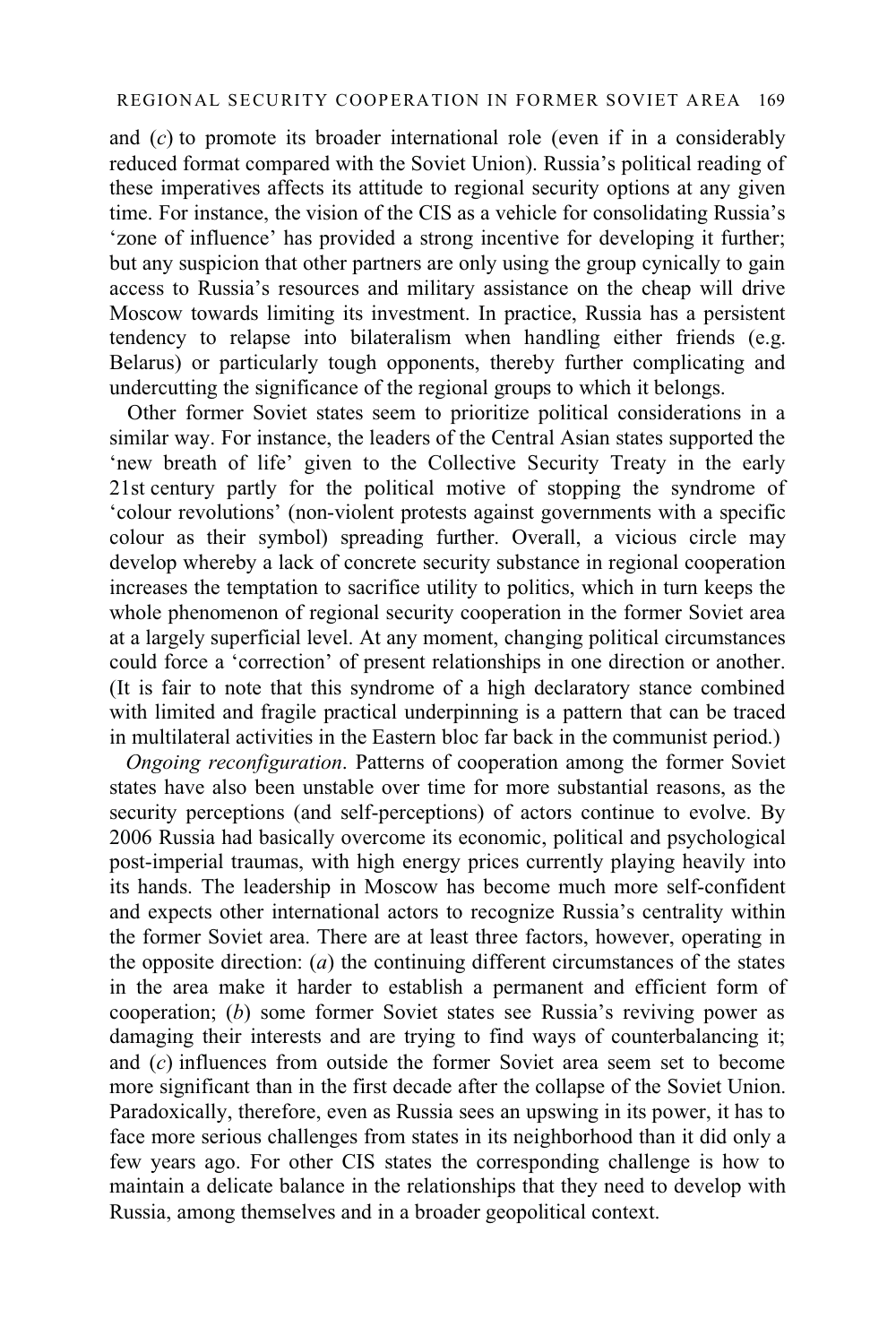|                      | <b>CIS</b>  | <b>CSTO</b> | <b>GUAM</b> | SCO <sup>a</sup> | $NATO/EU^b$ |
|----------------------|-------------|-------------|-------------|------------------|-------------|
| Established          | 1991        | 2003        | 1997        | 2001             | 1949/1951   |
| No. of members       | 12          | $\tau$      | 4           | 6                | 26/27       |
| Russia               | $\mathbf X$ | $\mathbf X$ |             | $\mathbf x$      |             |
| Europe               |             |             |             |                  |             |
| <b>Belarus</b>       | X           | X           |             |                  |             |
| Moldova              | $\mathbf x$ |             | X           |                  |             |
| Ukraine              | X           |             | X           |                  |             |
| South Caucasus       |             |             |             |                  |             |
| Armenia              | X           | X           |             |                  |             |
| Azerbaijan           | $\mathbf x$ |             | X           |                  |             |
| Georgia              | $\mathbf X$ |             | X           |                  |             |
| Central Asia         |             |             |             |                  |             |
| Kazakhstan           | X           | X           |             | X                |             |
| Kyrgyzstan           | X           | X           |             | X                |             |
| Tajikistan           | X           | X           |             | X                |             |
| Turkmenistan         | X           |             |             |                  |             |
| Uzbekistan           | X           | X           |             | X                |             |
| <b>Baltic</b> states |             |             |             |                  |             |
| Estonia              |             |             |             |                  | X           |
| Latvia               |             |             |             |                  | X           |
| Lithuania            |             |             |             |                  | X           |

**Table 4.1.** Membership of security-related groups involving the post-Soviet area, as of January 2007

 $CIS =$  Commonwealth of Independent States;  $CSTO =$  Collective Security Treaty Organization; GUAM = Organization for Democracy and Economic Development–GUAM (Georgia– Ukraine–Azerbaijan–Moldova); SCO = Shanghai Cooperation Organization; NATO = North Atlantic Treaty Organization; EU = European Union.

*<sup>a</sup>* China is the 6th member of the SCO.

*b* For the full membership of the EU and NATO see the glossary in this volume.

*External factors*. External factors play a considerable role in motivating, organizing and structuring post-Soviet regional security cooperation. To mention only a few: Russia's anti-NATO sentiments have been central to much of Russian policy thinking and policymaking in this area. Second, Russia's real, perceived or anticipated hegemony within the CIS has triggered attempts to establish alternative structures, such as GUAM, that may be oriented towards other international poles of power. Third, the motives bound up with a new 'great game' in Central Asia are not entirely absent from developments in the CSTO and the SCO. As the post-Soviet area becomes more interdependent with and exposed to other actors and influences, this trend can be expected to become even more prominent.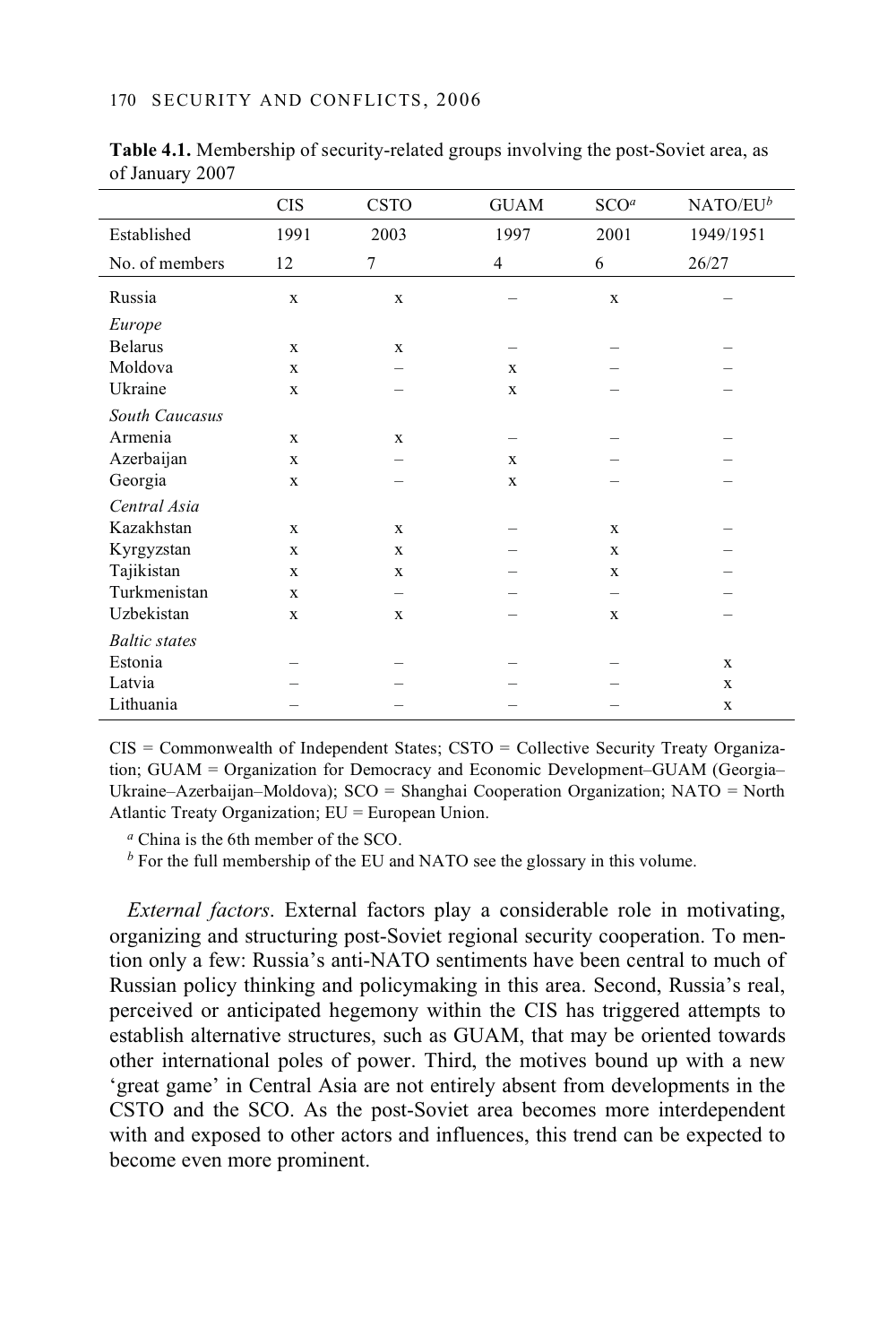## III. The Commonwealth of Independent States

The CIS emerged in December 1991 in the context of the demise of the Soviet Union and still brings together 12 of the 15 post-Soviet states. While its primary usefulness originally lay in easing the process of the dissolution of the Soviet Union, it was also expected to promote the new states' eventual positive integration. The former aim was basically successful, but the latter has been much less so—at least, at the pan-CIS level.

### **Institutional structure**<sup>9</sup>

In the CIS institutional structure, the Council of Ministers of Defence (CMD) is the key body focusing on security issues. It was established in February 1992 as the tool of the CIS Council of Head of States to address issues of military policy and cooperation. Its sessions are held as need arises, normally at least once every four months.10 CMD activities were intended to be supported by two institutions: a Secretariat for bureaucratic needs and a Headquarters for coordination of military cooperation of the CIS member states. The latter was supposed to bring together top military representatives and attain a formal status that was equal to, or higher than, the status of the General Staff of the host country (Russia). In the event, only some CIS countries took part in the activities of the Headquarters, with Ukraine as the most notable absentee. When Kazakhstan called for the abolition of the Headquarters in 2004, Russia reluctantly supported the proposal.11

 Some elements of security-related multilateralism at the CIS level have survived, however: for example, functional bodies under the auspices of the CMD such as the Military–Technical Committee, the Military–Scientific Council, and the Coordination Committee on air defence issues and others. In practice, the influence of the Russian Ministry of Defence is predominant in all these bodies and most of the staff of the Secretariat, especially at top levels, are Russian military personnel. The same is true of the CMD, where Russian chairmanship was accepted as the only realistic solution.

### **United air defence**

The most important remaining functional element of CIS military–political activity is the United Air Defence System (UnADS), with 10 of the 12 CIS

<sup>11</sup> The Headquarters in fact ceased to exist at the end of 2005; many of its functions had been transferred in practice to the CSTO and others were absorbed by the CMD Secretariat.

<sup>9</sup> On the structure of the CIS see URL <http://www.cis.minsk.by/>.

<sup>10</sup> E.g. the CMD meeting in Nov. 2006 considered 15 questions touching on a common (joint) communications system for the armed forces, peacekeeping, united air defence, social protection of the military, topography and hydro-meteorology services, etc. See Russian Ministry of Defence, 'Soobscheniye ob itogakh zasedaniya Soveta ministrov oborony gosudarstv-uchastnikov Sodruzhestva Nezavisimykh Gosudarstv v gorode Breste 23 noyabrya 2006 goda' [Notification of results of the meeting of the Council of Ministers of Defence of states participants of the CIS in Brest on 23 November 2006], 29 Dec. 2006, URL <http://www.mil.ru/info/1069/details/index.shtml?id=19944>.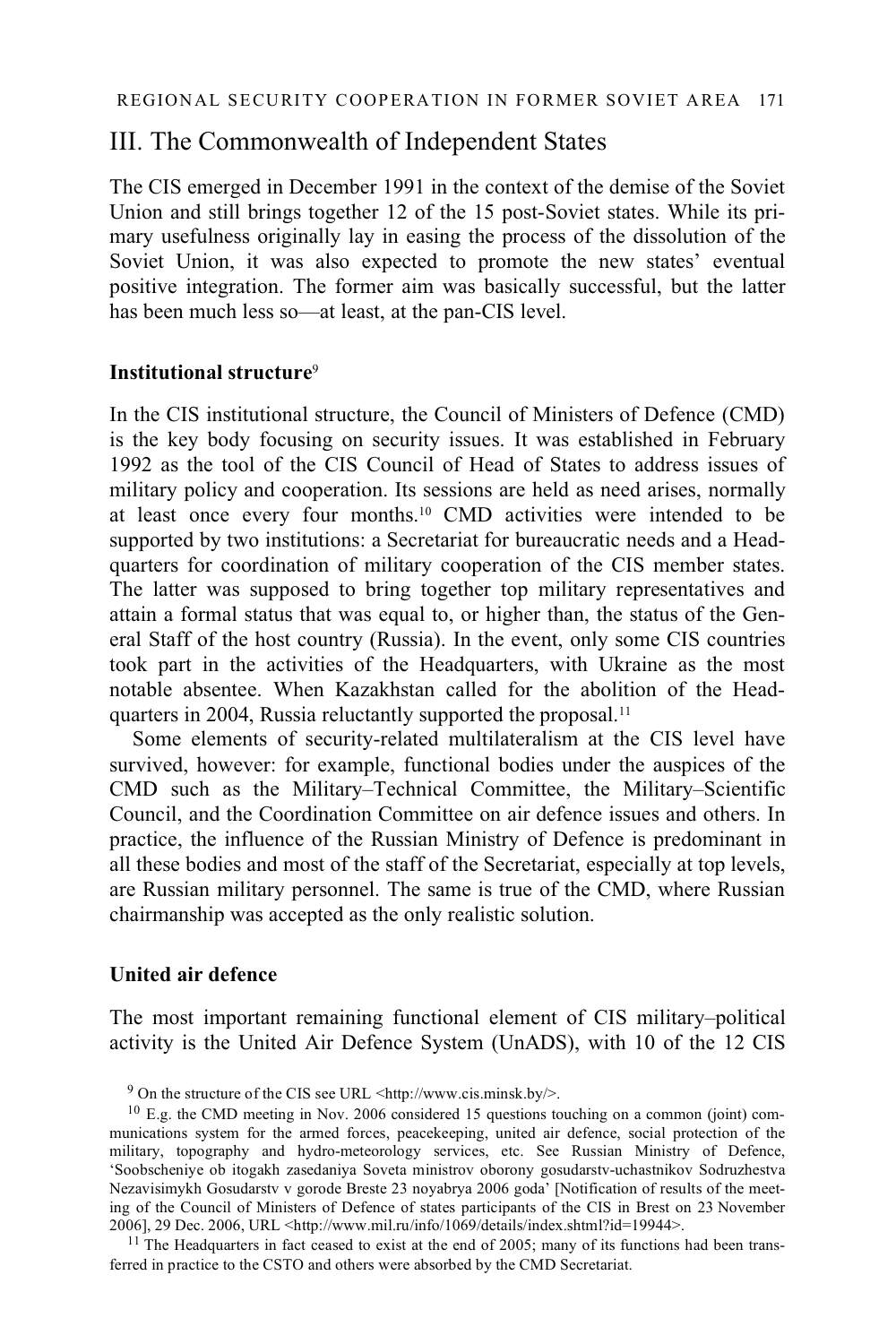members.12 For 2006, for example, 292.6 million roubles (about \$10.8 million) were allocated by the CIS Council of the Heads of Governments for these purposes.13 Large-scale UnADS exercises have been organized every two years since 2001. The most recent exercise, held in 2005, was carried out for the first time under a unified command. As an example of a lower-scale exercise, a training event in October 2006 involved the command systems of eight countries and over 100 aircraft and helicopters.14

The effectiveness of the CIS UnADS is, however, tending to decline. From the late 1990s Georgia and Turkmenistan have ceased to participate in practice; some others, such as Ukraine and Uzbekistan, prefer to interact directly with Russia's Main Air Force Headquarters. Kazakhstan competes with Russia by offering Ukraine and other CIS member states its own training fields for launching air defence missiles and holding exercises also in non-CIS contexts. Ukraine's participation in the UnADS is also being downscaled as it could represent a complication in the context of Kyiv's growing, if still cautious, cooperation with NATO. So long as Russian radars remain on Ukrainian soil, Ukraine is demanding more money from Russia for services rendered.<sup>15</sup>

Russia continues to try to maintain the viability of the UnADS. In June 2005 the CMD debated the next five years of its development and agreed to set up three regional sub-groups with headquarters at Astana (Kazakhstan), Minsk (Belarus) and Rostov-on-Don (Russia). However, the scheme continues to suffer from competing forums for cooperation. The CSTO offers a prima facie more viable context for air defence cooperation given its smaller membership; and there are significant bilateral links between member countries, as in the case of Russia's supply of S-300PM air defence systems to Belarus in the context of plans for the two countries to create a joint air defence.16

12 Formally, only 2 CIS states—Azerbaijan and Moldova—do not participate in the UnADS. 'Sostoyanie i perspektivy razvitiya ob'edinennoi sistemy PVO gosudarstv-uchastnikov SNG' [Current state and perspectives of development of the joint air defence system of CIS member states], URL <http://old.mil.ru/articles/article12935.shtml>.

 $13$  'Resheniye o vydelenii assignovanii na sozdaniye i razvitiye obyedinyonnoi sistemy protivovozdushnoi oborony gosudarstvuchastnikov sodruzhestva nezavisimyh gosudarstv v 2006 godu' [Decision to allocate funds for the creation and development of the United Air Defence System of members of the Commonwealth of Independent States], 25 Nov. 2005, URL <http://www.pravoby.info/ megdoc/part0/megd0097.htm>. 14 'Zavershilas komandno-shtabnaya trenirovka organov upravlenia i dezhurnikh sil ob'edinennoy

systemy PVO gosudarstv SNG, v kotoroy bili zadeistvovany bolee 100 samoletov i vertoletov' [Command and staff training of control bodies and duty forces of United Air Defence System of CIS countries, in which over 100 aircraft and helicopters were used, completed], *Rossiyskaya Gazeta*, 19 Oct. 2006, URL <http://www.rg.ru/2006/10/19/ucheniy-anons.html>.

<sup>15</sup> ITAR-TASS (Kyiv), 'Ukraine: defense minister says Russia not paying enough for radar sites in Crimea', World News Connection, International Security and Counter Terrorism Reference Center, US

<sup>16</sup> 'ODKB sostoyalas kak mezhdunarodnaya organizatsia, zayavil Lukashenko' [CSTO succeeded as an international organization, says Lukashenko], RIA Novosti, 23 June 2006, URL <http://rian.ru/ politics/cis/20060623/49956051.html>.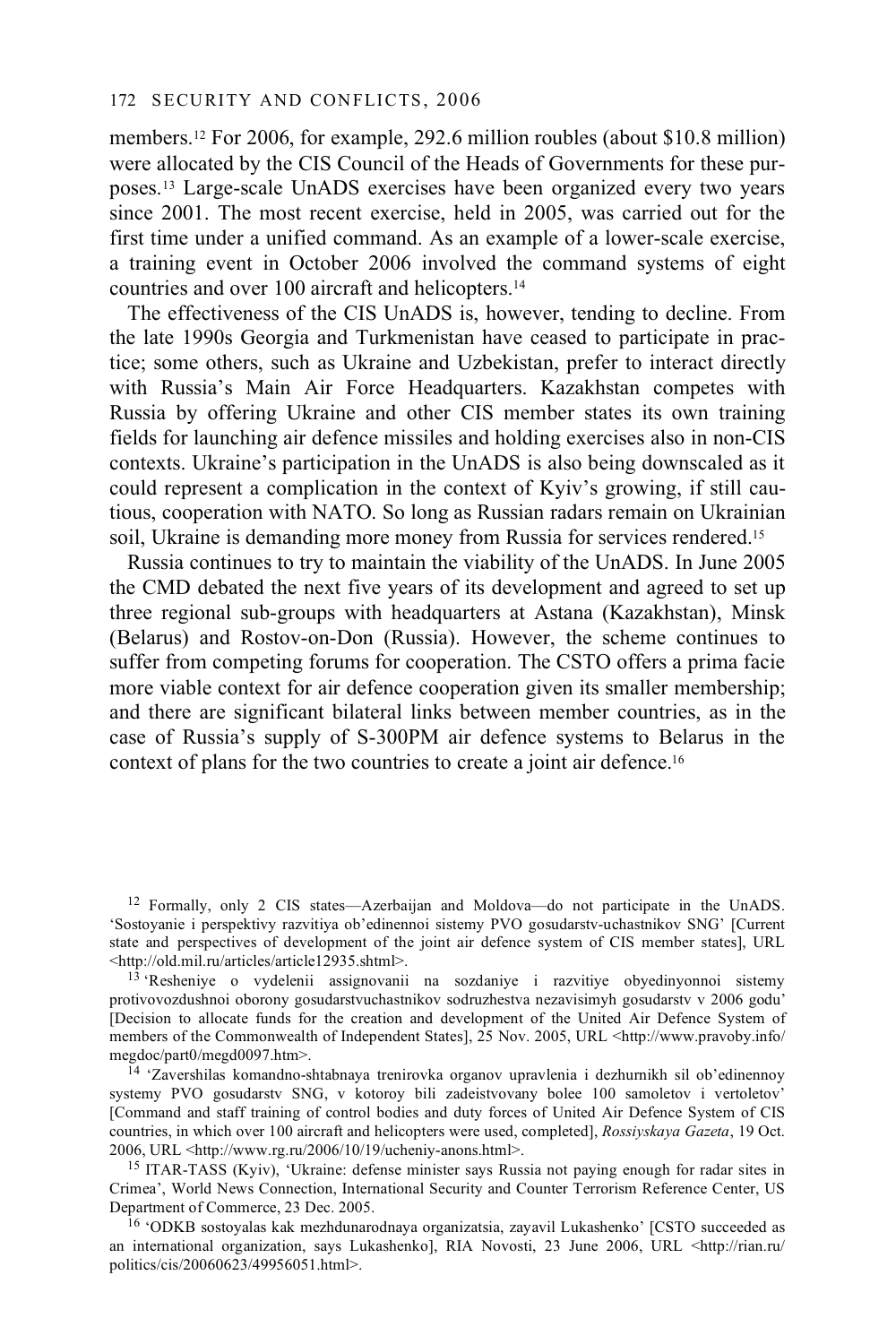#### **Peace-support missions**<sup>17</sup>

In the 1990s, the prospect of CIS peacekeeping activities was discussed widely in political and analytical circles. Today, the only extant peace-support mission is the CIS Peacekeeping Forces in Georgia.18 The mandate of this mission to the secessionist republic of Abkhazia, composed solely of Russian military personnel, is endorsed by the United Nations. For the Government of Georgia, the CIS label on these forces is only a fig leaf for Russian involvement; for Russia, it is a legitimate point of reference in any discussion of the region's future. When Georgia calls for the withdrawal of Russian forces, Russia replies that the CIS presence could only be ended by a CIS decision (which requires unanimity, giving Russia a veto). CIS involvement in this instance has thus become an important political shibboleth for both Georgia and Russia and has the potential to further aggravate their relations.

Overall, the direct relevance of the CIS to maintaining security in its region has little obvious logic today. Future political or peacekeeping ventures in the name of the CIS are not inconceivable, but they would depend first and foremost—in the Georgian and other cases—on a transformation of political relations with Moscow, as well as on the CIS offering comparative practical advantages that are hard to identify at present.

#### **The anti-terrorism agenda**

The CIS started to develop a role in anti-terrorism, both on a political level and in terms of coordinating efforts, even before 11 September 2001. In June 1999 the members signed the Treaty on Cooperation among the States Members of the Commonwealth of Independent States in Combating Terrorism;19 in 2000 they adopted the first CIS Programme for Combating International Terrorism, and further documents were approved at later summits (in 2001, 2003 and 2004).20 The CIS members coordinate their efforts regarding accession to and implementation of basic UN anti-terrorist instruments and incorporate their provisions in national legislation.

In 2000 the CIS Anti-Terrorist Centre was created, with a special branch in Bishkek, Kyrgyzstan, that is designed to focus on anti-terrorism activities in Central Asia. It conducts anti-terrorism exercises, analyses and monitors terrorist threats, and trains anti-terrorism unit instructors. The August 2005 CIS summit meeting adopted a Concept and a new Programme of Cooperation for Combating Terrorism and other Extremist Activities.21 In particular, an

 $17$  The Russian word 'mirotvorchestvo' does not differentiate between peacekeeping, peace-support and peace-enforcement operations (unless specific modifiers are added).<br><sup>18</sup> Two other missions are operated by CIS members on a bilateral basis; see appendix 3A in this vol-

ume.

<sup>&</sup>lt;sup>19</sup> For the treaty see URL <http://untreaty.un.org/English/Terrorism/csi\_e.pdf.>.<br><sup>20</sup> All the essential documents and agreements (from 2000) on CIS counterterrorism activities are available at URL <http://www.cis.minsk.

<sup>&</sup>lt;sup>21</sup> On the Concept see URL  $\lt$ http://cis.minsk.by/main.aspx?uid=4294> and on the Programme see URL <http://cis.minsk.by/main.aspx?uid=4006>.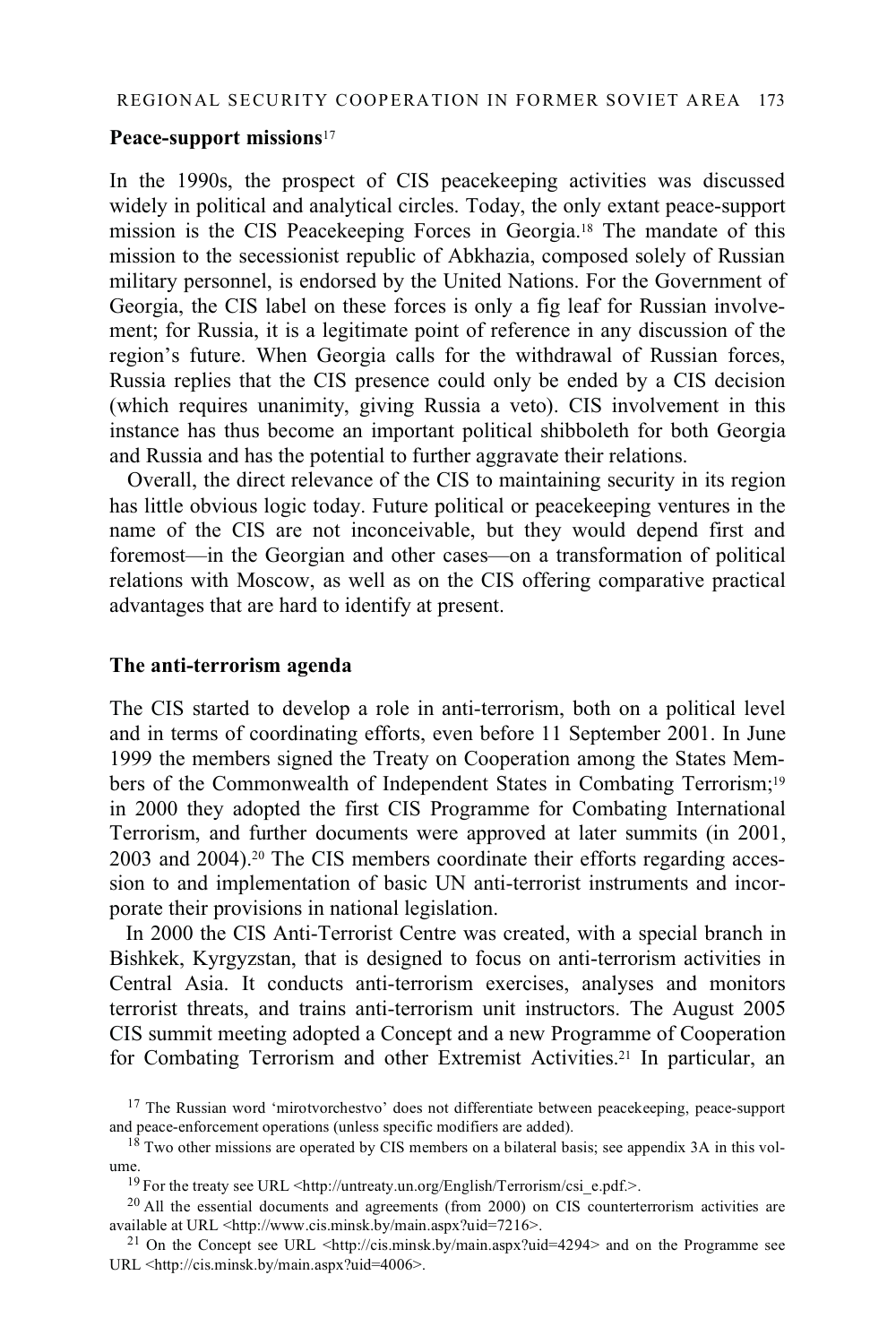agreement is foreseen on information exchange in the area of fighting terrorism and a treaty on combating terrorist and other extremist activities. The CIS Interparliamentary Assembly is working on a model penal code for these issues.<sup>22</sup>

### **Overall assessment**

The CIS has a remarkable output in terms of documents but a much less impressive practical impact. The organization's overall political weakness may also doom its security dimension to a decline in the medium term. Applying the five evaluative criteria set out in section I, one may arrive at the following judgements.

First, Russia's hegemony is a basic fact in the CIS, also because of the lack of any significant counterbalance. However, it is noteworthy that Russia's hegemony in most cases cannot be translated into coercion with respect to its partners. They can escape by the common practice of non-participation in CIS decisions. This raises the more general question of whether Russia's policy fits the 21st century understanding of productive, 'everybody wins' security cooperation or whether it leaves open only the alternatives of dominance and inefficiency. Second, the CIS's weakness makes it hard to ascribe to it a zerosum relationship with the outside world, but it does not achieve productive interactions either, whether as an institution or for its member states. Third, as regards adaptability, it is remarkable that the CIS has survived so long in spite of the serious political controversies among its members. However, its practical response to new challenges must be considered disappointing. Whether or not to call it artificial—the fourth criterion—is less simple. The objective grounds for CIS-wide security cooperation do exist, but the organization is unable to mobilize this potential. As a result it shows exactly the features attributed to 'hollow' groupings by the generic analysis referred to above: uneven levels of enthusiasm, rapid tailing-off in activities, failure to engage with outside actors, and so on. Lastly, the efficiency of CIS management is commensurate with its declining political significance.

# IV. The Collective Security Treaty Organization

The CSTO has a very similar security agenda to that of the CIS but currently looks more sustainable and efficient, in effect becoming both the successor to and a 'hard core' within the latter, older group. The Collective Security Treaty was signed by six states on 15 May 1992, with a clause on mutual assistance in case of external aggression as its central element. Initially, it lacked practical substance and some parties dropped out when a protocol on continuation of the treaty was adopted in 1999. The decision for a 'new start' was taken at

<sup>&</sup>lt;sup>22</sup> Brief information (in Russian) on different versions of the model penal code on fighting terrorism is available on the CIS Interparliamentary Assembly website at URL <http://www.iacis.ru/html/?id= 66&nid=8>.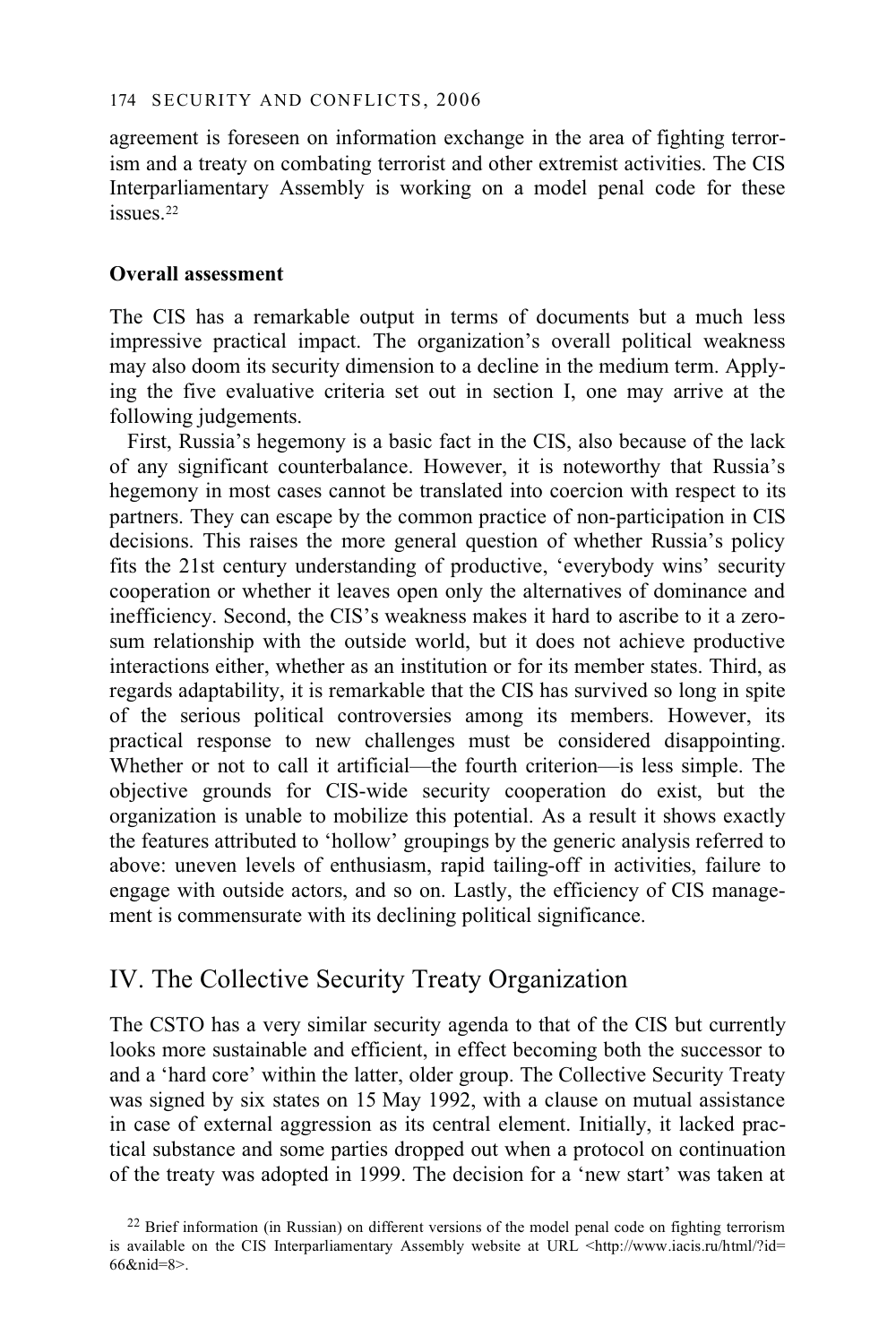the 10th anniversary of the treaty, in May 2002, by its six remaining participants (Armenia, Belarus, Kazakhstan, Kyrgyzstan, Russia and Tajikistan), which became the founders of a new structure, the Collective Security Treaty Organization.23 The statute of the CSTO entered into force in September 2003.

To a certain extent, the project of the CSTO seems to have been inspired by the NATO experience, as reflected even in their similar names but more importantly in aspects of their development and structure (a mutual assistance treaty, followed by an open-ended process of building 'hardware' infrastructures around it). Like NATO, the CSTO is governed by a system of political and military institutions. The political branch includes the Council of Ministers of Defence (CMD), as in the CIS; the Council of Ministers for Foreign Affairs; and the Committee of Secretaries of Security Councils. The top military body is the Joint Headquarters, headed on a rotation basis by the Chiefs of General Staff or analogous national bodies. The entire structure is headed by the Collective Security Council (CSC), at the level of heads of state of member countries. The practical management of the organization is carried out by the CSTO Secretary-General.24 While such mirror-imaging says little about the CSTO's real significance compared with that of NATO, it does seem that the main lines of military cooperation between Russia and its post-Soviet partners are being reoriented from the CIS framework towards the CSTO.

#### **Areas of cooperation**

The decision to create Collective Rapid Deployment Forces (CRDF) was taken by the parties to the Collective Security Treaty as early as in May 2001 because of the menacing situation in Central Asia, linked with developments in neighbouring Afghanistan. By 1999–2000 anti-government fighters had penetrated into Kyrgyzstan and Tajikistan and challenged the regimes of those countries. Standing forces were mooted in that context to allow effective action against eventual external or domestic threats to security. At present, the CSTO is reported to be planning for the deployment of two groups of forces in case of war—in the East European Strategic Directorate (comprising national units of Belarus and Russia) and in the Caucasus (Armenia and Russia).25 No information is available on whether this is supported by operational planning, training, and so forth. In June 2005 the decision was taken to develop the CRDF further, notably by establishing a Central Asian force group. This would strengthen CSTO military potential in the region, raising total CRDF strength in Central Asia from the current level of 4000 personnel to about

<sup>23</sup> See note 8.

 $^{24}$  This position has been held by Nikolai Bordiuzha, former Secretary of the Security Council of the Russian Federation, since Apr. 2003.

<sup>&</sup>lt;sup>25</sup> See e.g. 'Nikolai Bordiuzha: ODKB perehodit v kachestvenno novuyu fazu svoego razvitia' [Nikolai Bordiuzha: CSTO goes to a qualitative new phase of its development], ANN, 18 Sep. 2006, URL <http://www.annews.ru/news/detail.php?ID=26235.html>.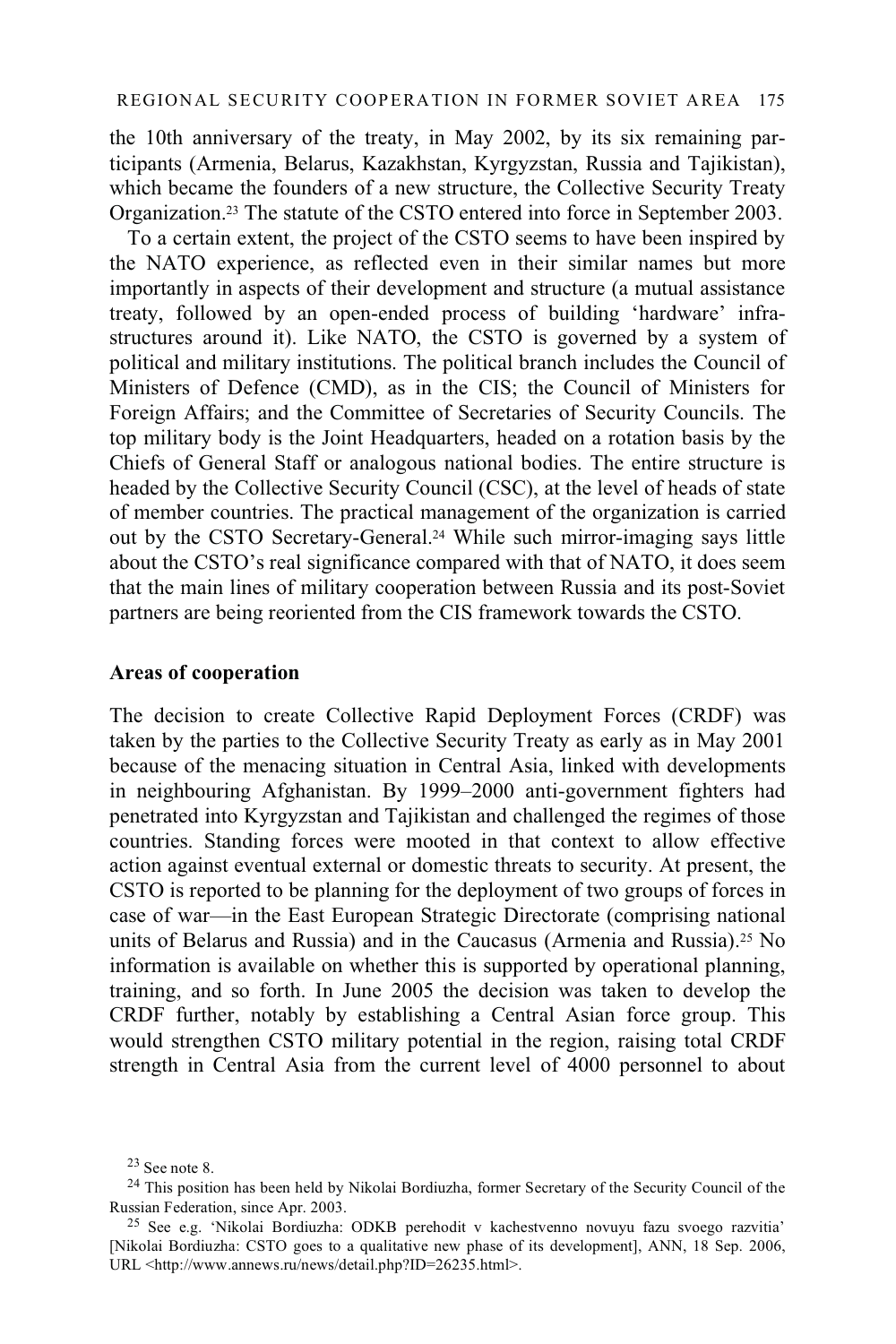11 000.26 The 4000 CRDF personnel serve in 10 battalions, with Russia and Tajikistan providing three battalions and Kazakhstan and Kyrgyzstan two battalions each. The air force component of the CRDF is deployed at the Russian base in Kant (Kyrgyzstan), which was designated as a CSTO installation in 2003.27 The CSTO has developed further plans to strengthen military cooperation 'up to 2010 and beyond'.28

Politically, the real and perhaps increasing significance of these plans still lies in the context of regimes' concerns about possible colour revolutions in Central Asia. All the CSTO member states seem to agree that both tasks outward-oriented defence and inward-oriented stability—will be best served by developing interoperability, increasing power-projection capabilities, and the like.

In June 2004 the CSC adopted a conceptual document on the peace-support activities of the CSTO. Preparation of a formal agreement on peace-support activities is reportedly nearly complete.29

Collective air defence activities seem to be gradually being transferred from the CIS to the CSTO framework, although the practical difference this makes is limited. The creation of a united air defence system is part of the CSTO 'coordination plans'. These also include the development of a joint system for identifying threats related to biological and chemical weapons. For this purpose, the CMD has established a Coordination Committee of commanders of chemical, biological and radiation protection forces and services. The CSTO also holds military exercises on a regular basis.

Military–technical cooperation is perhaps the most efficient tool for consolidating the CSTO, since it is based on low-price deliveries of weaponry and military equipment by Russia to other member states. Initially, this principle was applied only to deliveries for units ascribed to collective rapid deployment forces, but since early 2005 it has been extended to all supplies destined for CSTO countries. Russia also uses this tool in its relations with its CIS partners in general, but the CSTO member states enjoy priority treatment. Russia has reportedly decided to be even more responsive to their demands in the case of emergencies and urgent requests.30 In November 2004 the CSTO announced its intention to move military–technical cooperation to a qualitatively higher level, and in June 2005 the member states started to form an interstate commission for the purpose—in effect superseding an earlier CIS commission

<sup>26</sup> Panfilova, V., 'S uchetom strategicheskogo znachenia' [Taking into account strategic significance], *Nezavisimaya Gazeta*, 25 Sep. 2006, URL <http://www.ng.ru/courier/2006-09-25/17 strategy.html>.

News Connection, National Technical Information Service (NTIS), US Department of Commerce.<br><sup>29</sup> See e.g. 'Post-Soviet collective security group to be transformed-sec-gen', RIA Novosti, 24 May,<br>2006, URL <http://en.rian.ru/

<sup>30</sup> Interfax (Brest), 'Russia to supply CSTO states with arms—defense minister', 22 Nov. 2006, World News Connection, National Technical Information Service (NTIS), US Department of Commerce.

<sup>&</sup>lt;sup>27</sup> 'Russian Air Force chief to inspect Kant airbase', 14 Feb. 2006, World News Connection, National Technical Information Service (NTIS), US Department of Commerce; and Lachowski, Z., *Foreign Military Bases in Eurasia*, SIPRI Policy Paper no. 18 (SIPRI: Stockholm, June 2007), URL <http:// www.sipri.org>.<br><sup>28</sup> Interfax-AVN (Moscow), 'CSTO military commanders convene in Moscow', 2 Nov. 2006, World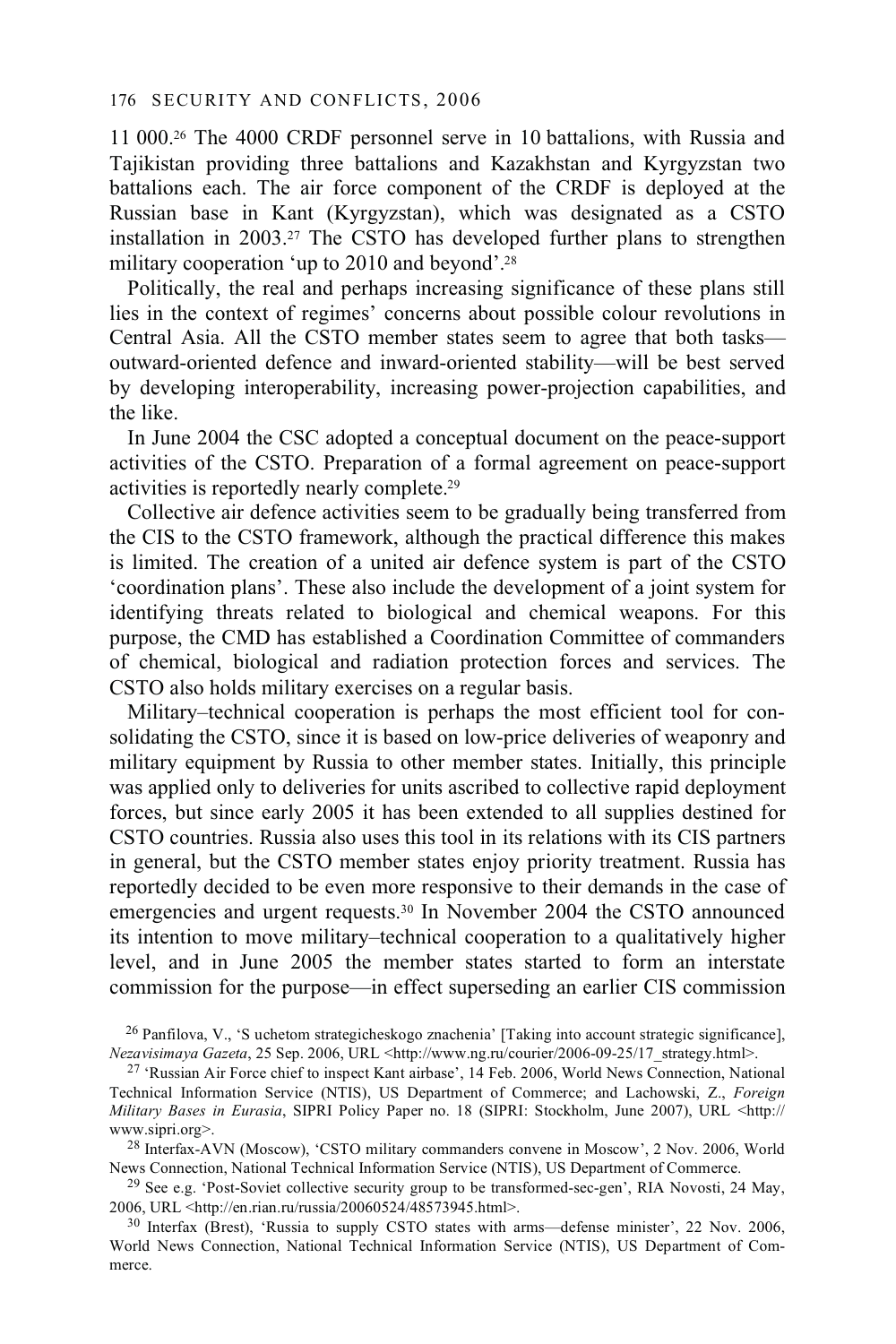that had been abolished for its ineffectiveness. The new commission is further tasked with coordination of national research and development as well as the organization and financing of the joint development of weapons and military equipment.

The CSTO seems to have done more than the CIS to combat illegal drug trafficking, thanks partly to its smaller group of members, half of which lie directly across major drug routes. The CSTO's efforts are focused on the areas adjacent to Afghanistan, above all in Tajikistan. A large-scale multilateral operation aimed at intersecting drug-traffic routes was carried out in November 2004. In 2004 a special structure—the Coordinating Council on Psychotropic and Narcotic Substances Circulation Control—was established within the CSTO to deal with the illegal circulation of drugs, and a working group on Afghanistan was set up in 2005. There are also plans to create some further anti-narcotic structures and a special counterterrorism organ.31

The CSTO has become more active in developing counterterrorism measures. In April 2004 it endorsed the establishment of an international antiterrorist media forum as a non-governmental structure dealing with informational support for the struggle against international terrorism. In June 2005 it was decided to prepare a CSTO list of terrorist and extremist organizations.<sup>32</sup> In August 2006 the CSTO conducted its 'Rubezh-2006' exercise (an annual exercise that this time was held in Kazakhstan), with a scenario tailored to anti-terrorist requirements, and in September the CSTO task force took part in a joint command and staff exercise, 'Atom–Antiterror', in Armenia that was organized by the CIS Anti-Terrorist Centre.33

### **Political positioning**

The CSTO is taking steps to promote its international visibility. In December 2004 it became an observer at the UN General Assembly. For some time, Russia has promoted the idea of 'direct working contacts' between the CSTO and NATO, suggesting that this would be a convenient format for discussing the problems of the post-Soviet geopolitical space.34 Afghanistan has been suggested as another possible focus for joint CSTO–NATO efforts, and Russia

31 'Nikolai Bordiuzha: ODKB perehodit v kachestvenno novuyu fazu svoego razvitia' (note 25). On plans for the creation of a counterterrorist structure see 'ODKB planiruet sozdat Anteterroristicheskiy komitet—Nikolay Bordiuzha' ['CSTO plans to create an Antiterrorist Committee—Nikolai Bordiuzha'],

<sup>&</sup>lt;sup>32</sup> 'V "terroristicheskie spiski" ODKB popala 21 organizatsia' [21 organizations are in CSTO 'terrorist lists'], REGNUM, 22 June 2006, URL <http://www.regnum.ru/news/661766.html>.

<sup>&</sup>lt;sup>33</sup> See e.g. Dmitriyev, O., "Rubezh-2006": "Krasnyie", "siniye" i "korichnevyie"' ['Rubvesh-2006': the 'reds', the 'blues' and the 'brown'], RIA-Novosti, 23 Aug. 2006, URL <http://www.rian.ru/ analytics/2006082353040763.html>; and Interview with then head of the CIS Counter-Terrorist Centre Boris Mylnikov, "'Atom–Antiterror": garantiya bezopasnosti' ['Atom–Antiterror': a security guarantee], Krasnaya Zvezda, 26 Sep 2006, URL <http://www.redstar.ru/2006/09/26 09/1 01.html>.

<sup>&</sup>lt;sup>34</sup> 'Russia: Lavrov terms direct working contacts between CSTO, NATO promising', Tashkent, 21 Oct. 2005, World News Connection, National Technical Information Service (NTIS), US Department of Commerce.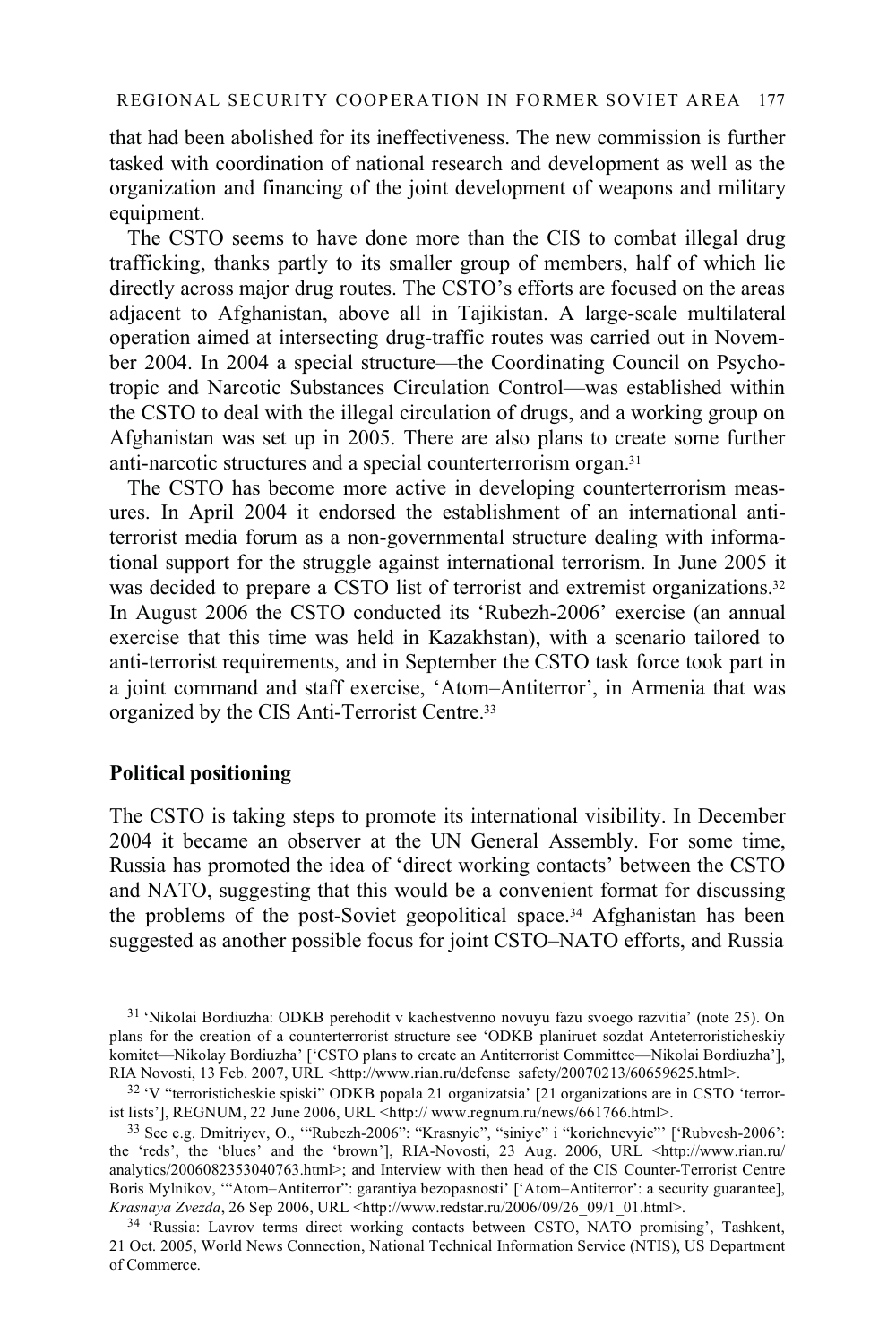has offered to develop a joint programme for training the staff of antinarcotics bodies. On NATO's side, however, these ideas have failed to provoke an enthusiastic reaction. The explanation seems to relate to overall trends in Russia's relations with the West, as well as Westerners' understanding of the political functions of the CSTO. The CSTO is viewed not only as a tool in the hands of Moscow, but also as a means of consolidating the autocratic regimes in member states.35

#### **Overall assessment**

Those post-Soviet states that are interested, for various reasons, in regional security cooperation seem to prioritize the CSTO for this purpose. The CSTO has a more compact composition (now 7 member states, as against 12 in the CIS) and is more homogeneous politically, due to the non-participation of such 'Western-oriented' countries as Georgia and Ukraine. Again, the Collective Security Treaty as the basic instrument of the CSTO is by definition concentrated on security issues, whereas the CIS is a general-purpose structure. As an institution that is only five years old, the CSTO shows fewer symptoms of erosion and fatigue than the CIS does at present. Finally and perhaps decisively, Russia as a key player in both frameworks seems to have made a choice in favour of the CSTO. It is worth the effort for Russia to try to turn the CSTO into a more efficient organization, given its more loyal and controllable nature. The CIS can be held in reserve, but with minimal cost and political effort.

According to the five evaluative criteria, the CSTO could be characterized as a structure with a huge predominance of one country but also with a clear predisposition among the smaller participants' regimes to accept a certain security paternalism on the part of Russia. In other words, hegemonic cooperation is welcomed rather than imposed in the CSTO. Defining the CSTO's relations with its external environment in zero- or non-zero-sum terms has little meaning, especially since the CSTO's efforts towards international positioning have basically failed. The CSTO's adaptability has not been tested, but it looks capable both of growth and of moving into new spheres of activity. An attempt to bring together the security agendas of such countries as Armenia, Belarus and Tajikistan may seem artificial, but Russia's centrality as security provider (whatever security might mean in this context) operates here as a consolidating factor. CSTO efficiency has not yet been tested in the field.

<sup>&</sup>lt;sup>35</sup> Tellingly, Uzbekistan joined the CSTO in 2006—after President Islam Karimov's forceful suppression of Uzbek opposition (including the 2005 Andijon incident), the spectacular cooling of his relations with the West and his reorientation towards Russia.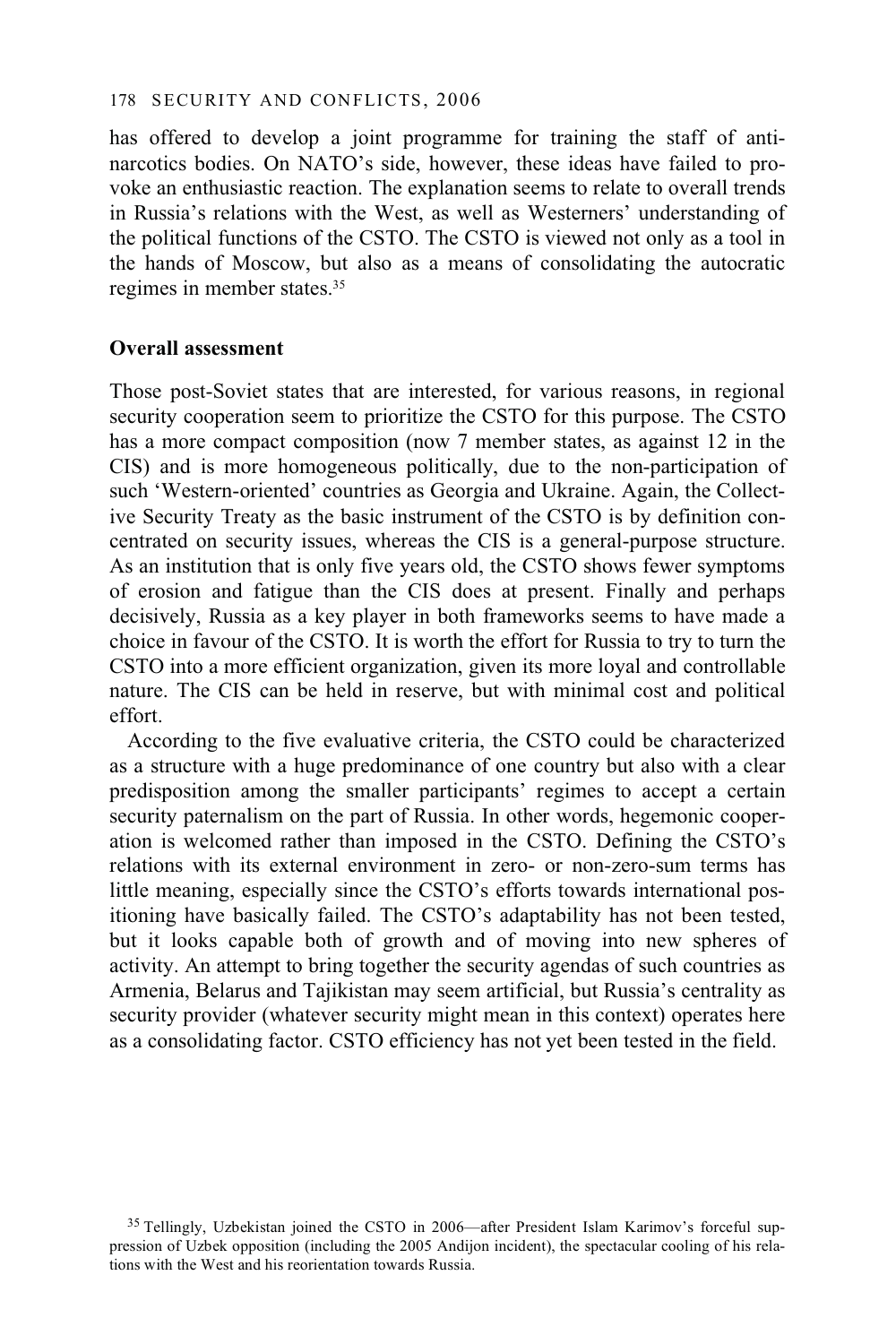# V. GUAM

In 1997 four states that had strained or remote relations with Russia—Georgia, Ukraine, Azerbaijan and Moldova—formed the GUAM group.<sup>36</sup> In the beginning it was a routine diplomatic tool for ad hoc rapprochement of its members' positions in a broader multilateral framework—for example at the Organization for Security and Co-operation in Europe (OSCE). The group's evolution towards more regular consultations was crowned in 2001 with its Charter, adopted in Yalta, Ukraine, $37$  which upgraded the status of the group by defining goals and spheres of cooperation and setting up its institutional structure.

The colour revolutions that took place in Georgia (2003) and Ukraine (2004–2005) provided the impetus for relaunching GUAM as a framework linking the new political regimes. At the May 2006 Kyiv GUAM summit meeting, the participants formally transformed the existing framework into the Organization for Democracy and Economic Development–GUAM and adopted a new Charter.38 In the new organization, the top level is formed by the Council, operating in various formats. Summit meetings are held every year, and the foreign ministers meet at least twice a year.39 The Committee of National Coordinators is a working body that meets, on average, every four months. Seven working groups have been set up to promote cooperation in various areas: economy, trade, transport and information technology, among others. Other structures have been established, such as a Business Council and Parliamentary Assembly. The functions of a future secretariat are fulfilled by the GUAM information office in Kyiv.

### **Russia as a point of reference**

What made the GUAM group special from the outset was that four of the CIS countries for the first time founded a security structure that would operate independently of Russia, potentially challenging the latter's overwhelming preponderance in the region. GUAM may not proclaim an anti-Russian orientation, but it looks essentially inspired by the idea of forging an alternative to Russia in the CIS area. Pointers in this direction include the fact that all the GUAM countries have foreign policies that diverge from

<sup>36</sup> An informal alignment of Azerbaijan, Georgia and Ukraine existed from late 1996, with Moldova moving closer to it. An unofficial 'group of four' emerged in May 1997 in the course of discussions on redefinition of the flank zone of the Treaty on Conventional Armed Forces in Europe. Lachowski, Z., 'Conventional arms control', *SIPRI Yearbook 1998: Armaments, Disarmament and International Security* (Oxford University Press: Oxford, 1998), pp. 501–17. GUAM's formal structure was established in Oct. 1997, when the presidents of the 4 states held a meeting during the summit of the Council of Europe: see URL <http://www.guam.org.ua>. In 1999 Uzbekistan joined the group, making it the GUUAM, but it left in 2005.

<sup>37</sup> For the 2001 GUUAM Charter see URL <http://www.guam.org.ua/224.472.1.0.1.0.phtml>.

38 See the Kyiv Declaration on Establishment of the Organization for Democracy and Economic Development–GUAM and the Charter (Annex 6 to the Protocol of the CNC GUAM), 23 May 2006, at<br>URL <http://www.mfa.gov.az/az/guam/2006 CNC 0426 protocol attach08 Kviv Declaration last URL <http://www.mfa.gov.az/az/guam/2006\_CNC\_0426\_protocol\_attach08\_Kyiv Declaration\_last\_ Eng.pdf>.<br><sup>39</sup> About 20 meetings (in various formats) took place in the 7-year period 2000–2006.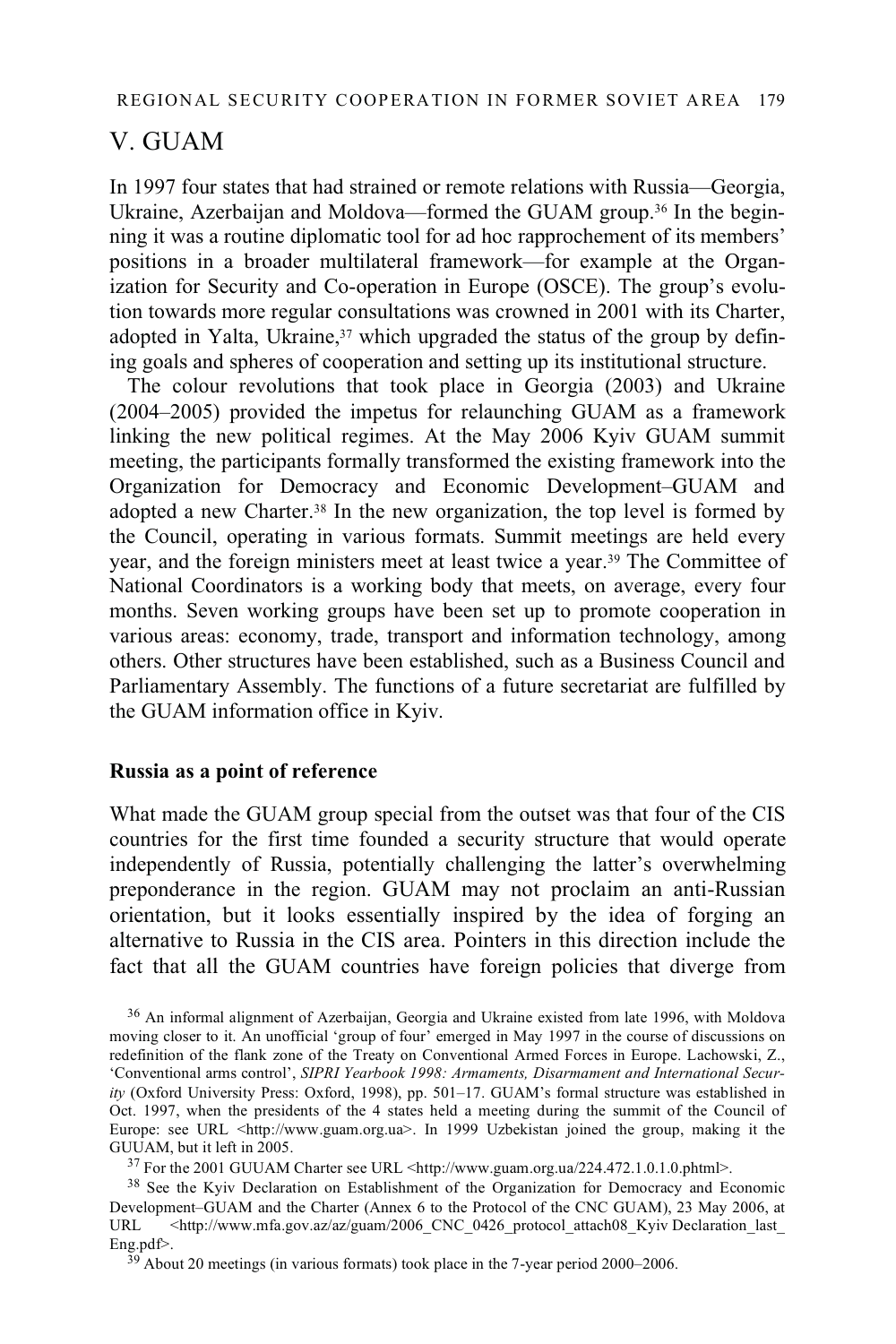Russia's, and Russia views them with growing suspicion, the more so as Moscow's relations with the West become increasingly strained. The positions coordinated among GUAM members openly contradict Russia's approaches, notably on the 'frozen conflicts' in the former Soviet area where there is scope for a real diplomatic confrontation between GUAM and Russia. In addition, the cycles and trends of domestic political developments in Russia and in most of the GUAM countries do not coincide. Uzbekistan joined GUAM and withdrew from the Collective Security Treaty as its alienation from Russia deepened in the 1990s; it returned to the CSTO when it moved back politically towards Russia in 2005.

GUAM's attempt to escape Russia's political zone of gravity has been underlined by symbolic actions linked with West-led events: for instance, the April 1999 GUAM summit was held in Washington, DC, at the same time as the NATO summit there. Indeed, GUAM has been supported by the USA and the EU, a fact that can readily be interpreted by Russia as part of their attempts to penetrate into the CIS area and to challenge Russia's influence there. For Russia, all these factors confirm the 'original sin' of GUAM, its anti-Russian political orientation and the corresponding motives of its external supporters (or, as Moscow may see them, its instigators). On the converse logic, this is the precise advantage of GUAM for its participants, which can thereby operate more independently in the international arena.

*Policies*. The security-related agenda of GUAM has two major focuses: (*a*) conflict settlement and stability promotion, and (*b*) counterterrorism and anti-crime activities. To address the problems in these areas, GUAM member states have tried a number of options: making common assessments (as a rule, in the form of joint statements), coordinating approaches within broader multilateral structures, and developing—tentatively—common tools. The attention paid by GUAM to conflict settlement is natural since all its member states are either actual or potential parties to separatist conflicts in the former Soviet area. Georgia faces breakaway provinces in Abkhazia and South Ossetia, Azerbaijan has its frozen conflict of Nagorno-Karabakh, Moldova cannot exercise sovereignty over its Trans-Dniester region, and Ukraine faces a latent separatist tendency in the Crimea. Not surprisingly, appeals for the political settlement of unresolved conflicts have been the most regular component of joint statements adopted by GUAM from its early days; and the idea of establishing GUAM peacekeeping forces has been under discussion since 1999.

In 2005 it was decided to concentrate GUAM's conflict-settlement efforts on the Trans-Dniester region. While this was clearly in Moldova's interests, the leading role in revitalizing the issue was played by Ukraine. The new Ukrainian leadership, born of the Orange Revolution of 2004–2005, saw here an attractive opportunity to raise the country's international profile and to consolidate its position as a leader of GUAM. The resulting 2005 Yushchenko Plan for resolving the Trans-Dniester problem was not formally launched under the auspices of GUAM, but was clearly associated with the group of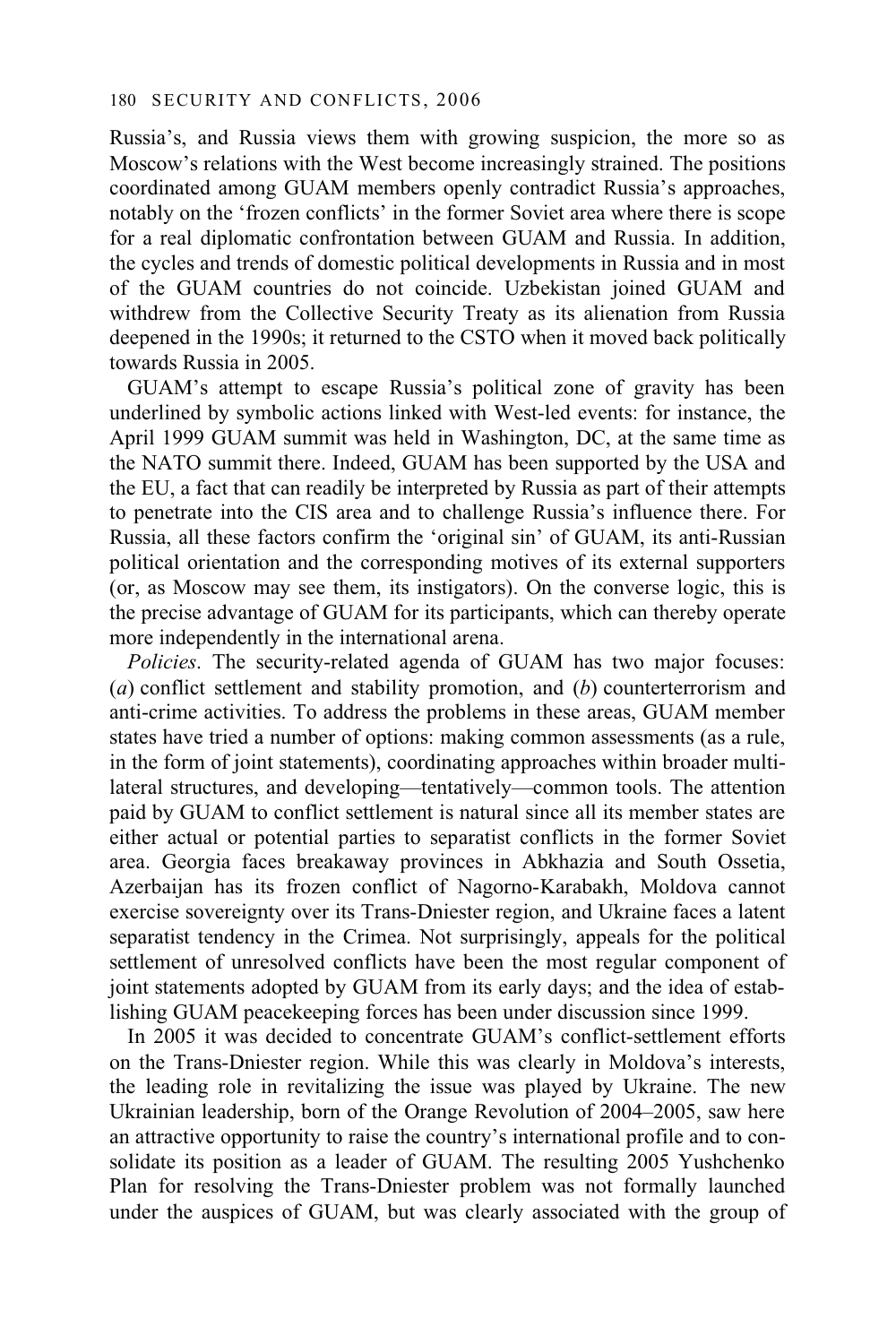like-minded GUAM states.40 Similarly, it was in the spirit of GUAM (and with the noteworthy political support of the EU and the USA) that Moldova and Ukraine tightened their customs controls around the Trans-Dniester region in March 2006. There were some suggestions of breaking Russia's monopoly on peacekeeping in the region by deploying Ukrainian peacekeepers there and involving the OSCE in monitoring the border regime. Discussions on the establishment of a peacekeeping battalion and special GUAM police forces began in the spring of 2006; the idea was approved by the GUAM defence ministers in August 2006, and the political decision was taken at a meeting of the ministers of foreign affairs in September 2006.41

In a broader sense, GUAM seeks to change the format of conflict settlement hitherto prevailing in the former Soviet area, and it implicitly or openly blames Russia for the lack of progress. According to GUAM's logic, such efforts should aim at re-establishing the territorial integrity of concerned countries rather than maintaining the status quo of fragmentation. GUAM members also want the process to include a more international element that would include the EU and the USA. The political push for GUAM peacekeeping in conflict zones has yet, however, to bear practical fruit, so the GUAM countries' most visible (and politically relevant) achievement is the common diplomatic position they have been able to maintain, notably at the OSCE<sup>42</sup> and the UN.43

Counterterrorism policies at the level of GUAM are rather limited—mainly because of the hitherto relatively low level of terrorist activity in the GUAM states. The general framework is the Agreement on Cooperation among the Governments of GUUAM Participating States in the Field of Combat against Terrorism, Organized Crime and Other Dangerous Types of Crimes, signed in 2002.44 In September 2006 the GUAM member states organized the first special meeting of counterterrorism experts in Baku; it was announced that such consultations and other forms of practical counterterrorism cooperation would be carried out regularly. Promoting interstate coordination and informa-

40 The plan was put forward in May 2005 by Ukrainian President Viktor Yushchenko, but it was not accepted by Russia or Trans-Dniester. Russia was reported to have had its own plan for resolution of the Moldova problem. 'The plan of victory over Moldova', *Kommersant Daily*, 8 June 2005.

<sup>41</sup> ITAR-TASS (Kyiv), 'Ukraine suggests setting up GUAM peacekeeping unit', 30 May 2006, World News Connection, National Technical Information Service (NTIS), US Department of Commerce.

 $42$  E.g. the GUAM states presented a united front at the OSCE Ministerial Council meeting of Dec. 2005 in Ljubljana, Slovenia, in discussions on the withdrawal of Russian forces from Georgia and Moldova in accordance with the Istanbul summit decisions of 1999 (see chapter 14 in this volume). Moldova spoke as the chair of GUAM as well as a directly involved country.

<sup>43</sup> In 2006 the GUAM countries managed to get the issue of frozen conflicts in the former Soviet area on the agenda of the 61st session of the UN General Assembly—in spite of Russia's opposition. This was considered as a diplomatic defeat for Russia as well as a manifestation of GUAM's growing political solidity. During the session, the foreign ministers of the 4 countries held a meeting to discuss frozen conflicts (significantly, in the presence of a US State Department official and without any Russian representative).<br><sup>44</sup> The agreement is available at URL <http://www.mfa.gov.ge/index.php?lang\_id=ENG&sec\_id=

130&info id=1927>. The background to the acronym GUUAM is given in note 36.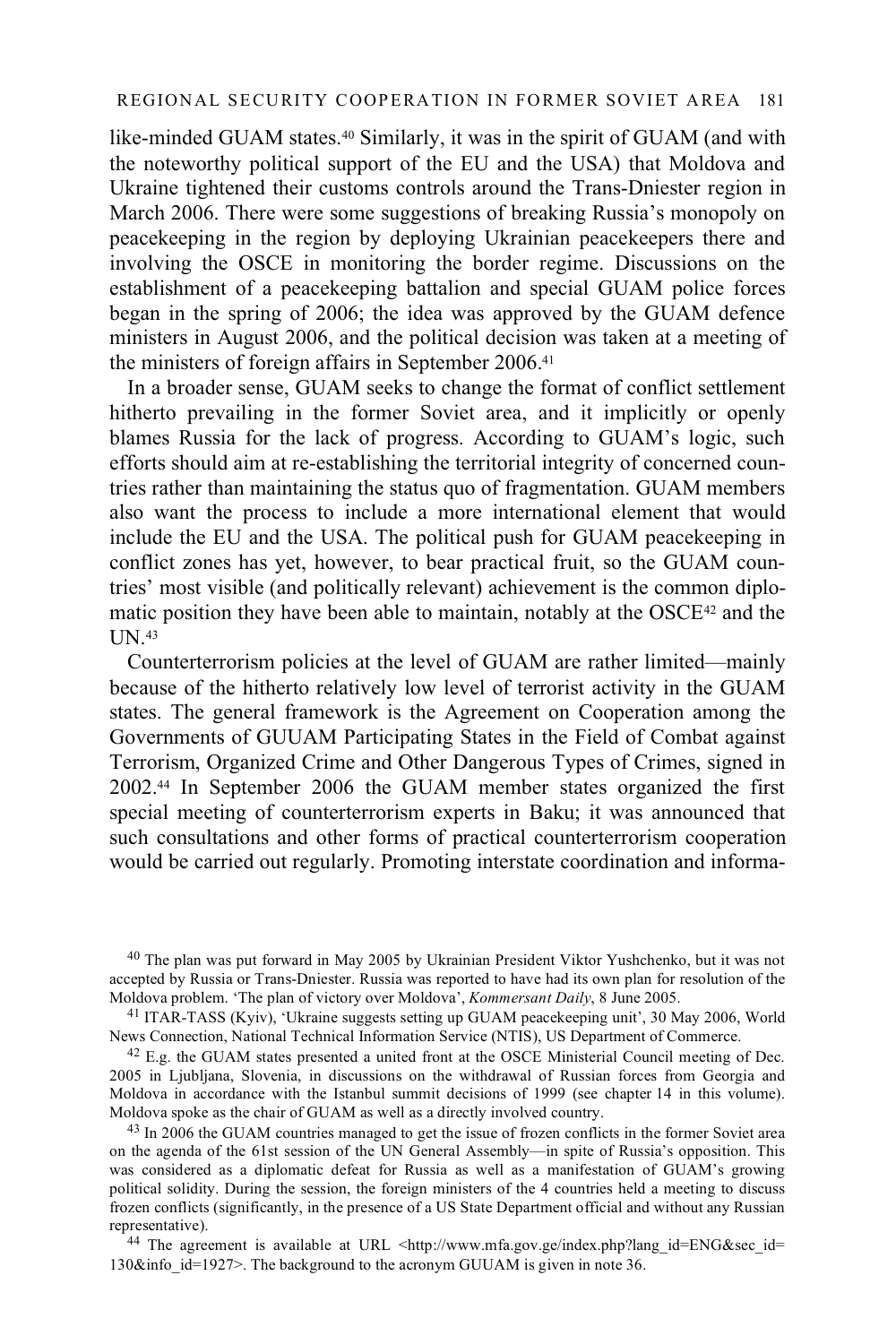tion exchange has been defined as a goal.45 To ensure better information exchange, the GUAM member states have decided to develop an International Information and Analytical System that will be operated by the GUAM Virtual Center for fighting terrorism, organized crime and narcotics trafficking. The launch of a national branch in Kyiv in May 2006 by the Security Service of Ukraine was promoted by the GUAM–US Framework Program of Trade and Transport Facilitation, Ensuring Border and Customs Control, Combating Terrorism, Organized Crime and Drug Trafficking, in effect from 6 December 2002.46

#### **Overall assessment**

The record of GUAM is controversial above all because of its clear political and—in practice—oppositional rationale, which may be a strong driving force for the development of the group but at the same time raises the most serious obstacles to success. For example, Uzbekistan's hasty moves into and out of GUAM47 demonstrate not only Uzbekistan's own volatility, but also the reasons for doubt about the solidity and permanence of GUAM's political base. Even GUAM's four core members by no means constitute a homogeneous political, economic or strategic space: the members' territorial location, geopolitical challenges, opportunities and priorities all differ. Domestic trends are also dissimilar, and prospects for practical integration are bleak.

Since the commonality of the participants is so vague, GUAM may easily be superseded (and overshadowed) by broader political alignments. A case in point is the Community of Democratic Choice, which was set up in December 2005, when Kyiv became a meeting place for leaders and top officials from Estonia, Georgia, Latvia, Lithuania, Macedonia, Moldova, Slovenia, Romania, and Ukraine (member states) and Azerbaijan, Bulgaria, the Czech Republic, Hungary, Poland, the EU, the OSCE and the USA (observers).<sup>48</sup> This new group could compete with GUAM if it manages to pursue its ambitious selfassigned task of promoting the interaction of democratic regimes within the Baltic–Black–Caspian seas area, with a hidden subtext of counterbalancing

45 Javadova, E., 'First meeting of experts of Special Service and law-enforcement bodies of GUAM countries for fight with terrorism held in Baku', Trend, 18 Sep. 2006, URL <http://www.trend.az/ index.php?mod=shownews&news=27821&lang=en>.

<sup>46</sup> Attempts to tighten border security among post-Soviet states face difficulties arising from the former internal character of these borders. They are often still neither clearly marked nor defended. The security stakes are, however, high, as shown by the fact that significant interceptions of smuggled nuclear material were made on the Georgian border in 2003 and again in 2006. On the GUAM Virtual Center and the GUAM–US Framework Program see URL <http://www.guam.org.ua/221.492.1.1.1.0.<br>phtml>.

 $47$  See note 36.

48 This constellation could be described as a 'GUAM plus' formula because it is bigger than the core group and includes many—but not all—of the Baltic, Central European and Balkan states. On the Community see Peuch, J.-C., 'Ukraine: regional leaders set up Community of Democratic Choice', Radio Free Europe/Radio Liberty, 2 Dec. 2005, URL <http://www.rferl.org/featuresarticle/2005/12/045ad9d6-04ea-41ac-9c8e-6501191f1cd8.html>.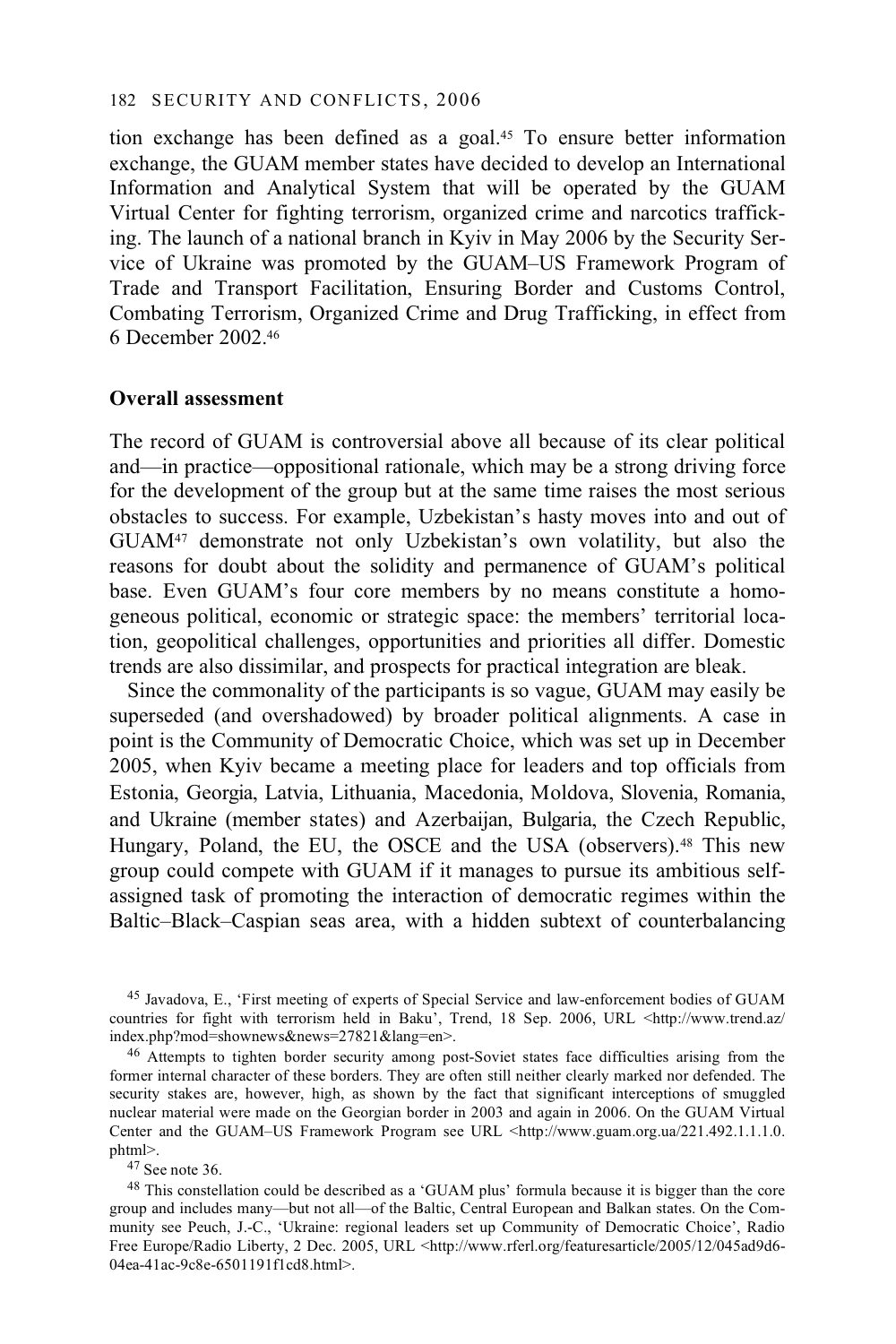Russia.49 Finding common mission statements of a very general character seems to be considerably easier, however, than coordinating concrete actions.

A persistent obstacle to turning words into deeds is the fact that national concerns and interests tend to prevail over the common cause, even when facing such a clear common challenge as Russia. Noteworthy in this regard is the low-profile way in which GUAM has reacted to specific cases of Russia's assertiveness towards some of its members—recently including the stand-off with Ukraine over gas supplies and restrictions on imports from Georgia and Moldova. All four GUAM states have different dynamics in their own relations with Russia, and this seems to outweigh the incentives for a common approach. As a result, it is possible to make only cautious predictions about GUAM's future. The group's efforts at international positioning will most probably continue along current lines, focusing on likeminded neighbouring states,<sup>50</sup> the USA $51$  and the Euro-Atlantic institutions. For GUAM, there would be some logic in counterbalancing this orientation by opening channels to Russia, but it is unclear what could be Moscow's motive to reciprocate. The chances of operationalizing GUAM's role in conflict settlement within the former Soviet area are not promising, although such a development cannot be excluded. Russia's opposition and the resistance of separatist regimes are the most serious obstacles. Lastly, it seems feasible for GUAM to get involved in debates and policymaking on energy security (prices, pipelines, stabilization measures, investments and so on) only as a secondary player.

On the basis of the five evaluative criteria, the following final assessment of GUAM may be offered. The group is by definition non-hegemonic, since it emerged as an antithesis to the Russia-dominated CIS. Its internal configuration is more balanced and its modus operandi is non-coercive. Second, in GUAM's relations with external partners, Russia would seem to be the object of a zero-sum policy. Third, the group's agenda is relatively vague, but by the same token not rigid: there is scope for adaptation and changes, albeit probably at the price of distinctiveness. Fourth, the group lacks strong unifying factors, apart from those related to Russia, which makes it relatively superficial. Finally, applying any criteria of efficiency seems inappropriate given GUAM's lack of tangible results.

# VI. The Shanghai Cooperation Organization

The SCO was established by a declaration issued in Shanghai on 15 June 2001 by six states: China, Kazakhstan, Kyrgyzstan, Russia, Tajikistan and Uzbeki-

<sup>&</sup>lt;sup>49</sup> According to a Georgian participant in the Dec. 2005 meeting of the Community of Democratic Choice, 1 of its main objectives was to 'build an axis of democratic nations that do not want to remain within Russia's zone of influence'. Torbakov, I., 'Kremlin uses energy to teach ex-Soviet neighbors a

lesson in geopolitical loyalty', *Eurasia Daily Monitor*, 2 Dec. 2005.<br><sup>50</sup> E.g. the presidents of Bulgaria, Lithuania, Poland and Romania were either guests or observers at the GUAM summits of 2005 and 2006.

 $51$  The USA is the only external partner with which GUAM interacts in a special programme.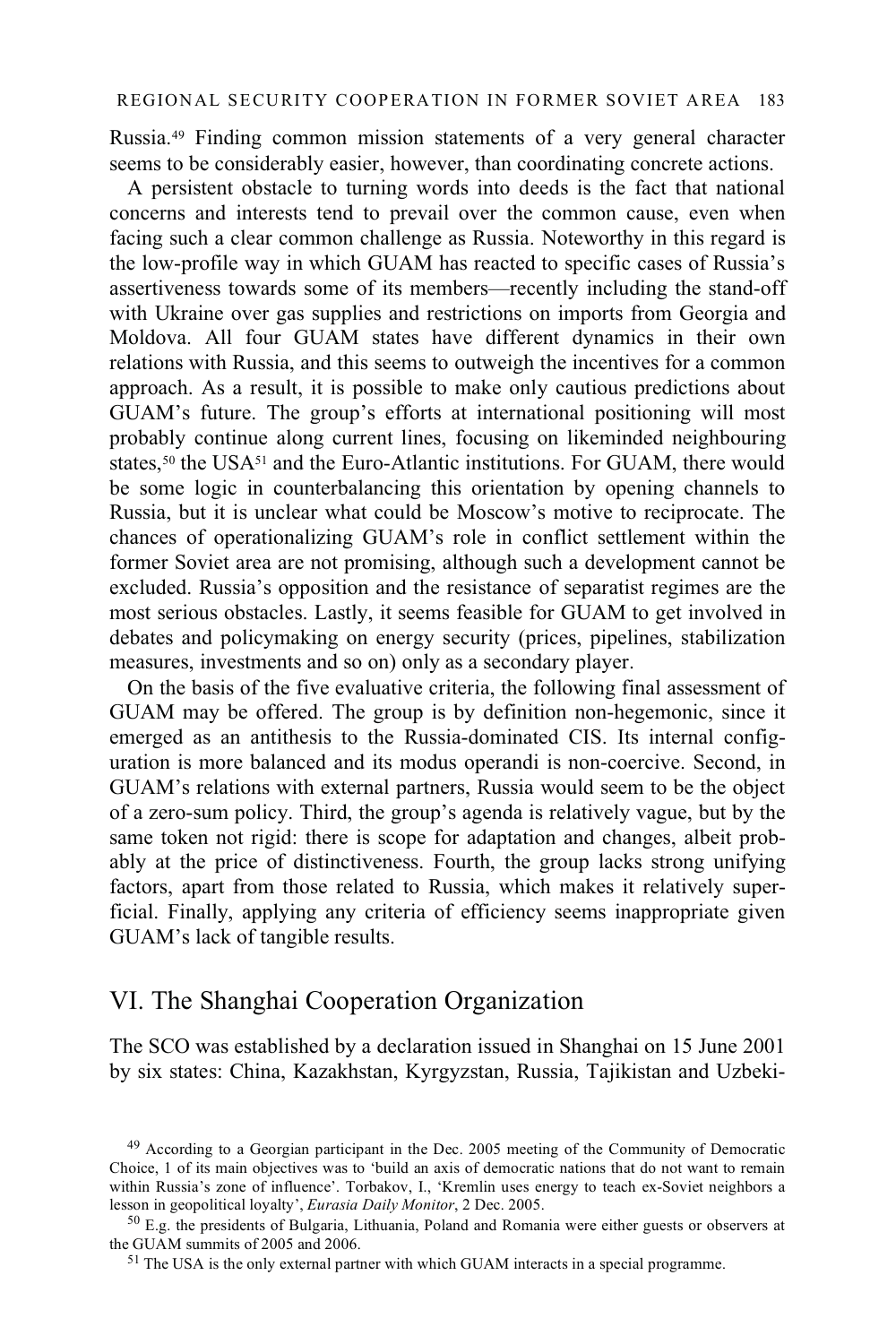stan.52 India, Iran, Mongolia and Pakistan have since become observer states with a right to attend high-level SCO meetings. Despite its relative youth, the group has maintained a fast tempo of action and development. On the world scene it has attracted both criticism and suspicion—notably from US quarters—and interest in the affiliation of additional countries such as Afghanistan. At the same time it is one of the least transparent and probably least well understood of the regional organizations with functions in the field of security. This section considers its distinctive characteristics, origins, structure, agenda and activities before assessing its performance from the point of view of both effectiveness and legitimacy.53

### **Characteristics and origins**

The SCO distinguishes itself most clearly from other intergovernmental groups in the former Soviet area by the fact that it includes a large external power, China, and because potential new members also lie outside the former Soviet area. It covers one of the largest geographical areas of any regional organization, from the Polish border to Vladivostok and from the White Sea to the South China Sea and the border of Myanmar. Its six member and four observer states collectively possess 17.5 per cent of the world's proven oil reserves, 47–50 per cent of known natural gas reserves and some 45 per cent of the world's population.54

The group's origins go back to the long period of tension between China and the Soviet Union over their shared border, which became a multilateral issue with the independence of the Soviet Central Asian republics in 1992. In 1996 China, Russia and the three Central Asian states bordering on China— Kazakhstan, Kyrgyzstan and Tajikistan—signed the Shanghai Agreement on Confidence Building in the Military Field in the Border Area, followed in 1997 by the Agreement on Mutual Reductions of Armed Forces in Border Areas.55 These agreements set out substantial, detailed measures of military restraint and transparency along China's borders with the other four countries. This shared security regime formed the first multilateral bond between what came to be called the Shanghai Five, but the countries' relations were further stabilized by a series of bilateral agreements on frontier delineation, trade and

<sup>52</sup> Declaration on the Establishment of Shanghai Cooperation Organization, 15 June 2001, URL <http://www.sectsco.org>, Archive 2001.

 $54$  For figures on oil and natural gas see US Department of Energy, Energy Information Administration, World Proved Crude Oil Reserves, 1 Jan. 1980–1 Jan. 2006 Estimates, URL <http://www.eia. doc.gov/pub/international/iealf/cruideoilreserves.xls>, and World Crude Oil and Natural Gas Reserves, 1 Jan. 2005, URL <http://www.eia.dc.gov/pub/international/iea2004/tble81.xls>; and for population data see US Central Intelligence Agency (CIA), *The CIA World Factbook 2007*, URL <https://www.cia.gov/ cia/publications/factbook/rankorder/2119rank.html>.

55 On the agreements see Trofimov, D., 'Arms control in Central Asia', Bailes, A. J. K. et al., *Armament and Disarmament in the Caucasus and Central Asia*, SIPRI Policy Paper no. 3 (SIPRI: Stockholm, July 2003), URL <http://www.sipri.org>, pp. 47–55.

 $53$  For a fuller study of the SCO, including perspectives from key participating countries see Bailes, A. J. K. et al., *The Shanghai Cooperation Organization*, SIPRI Policy Paper no. 17 (SIPRI: Stockholm,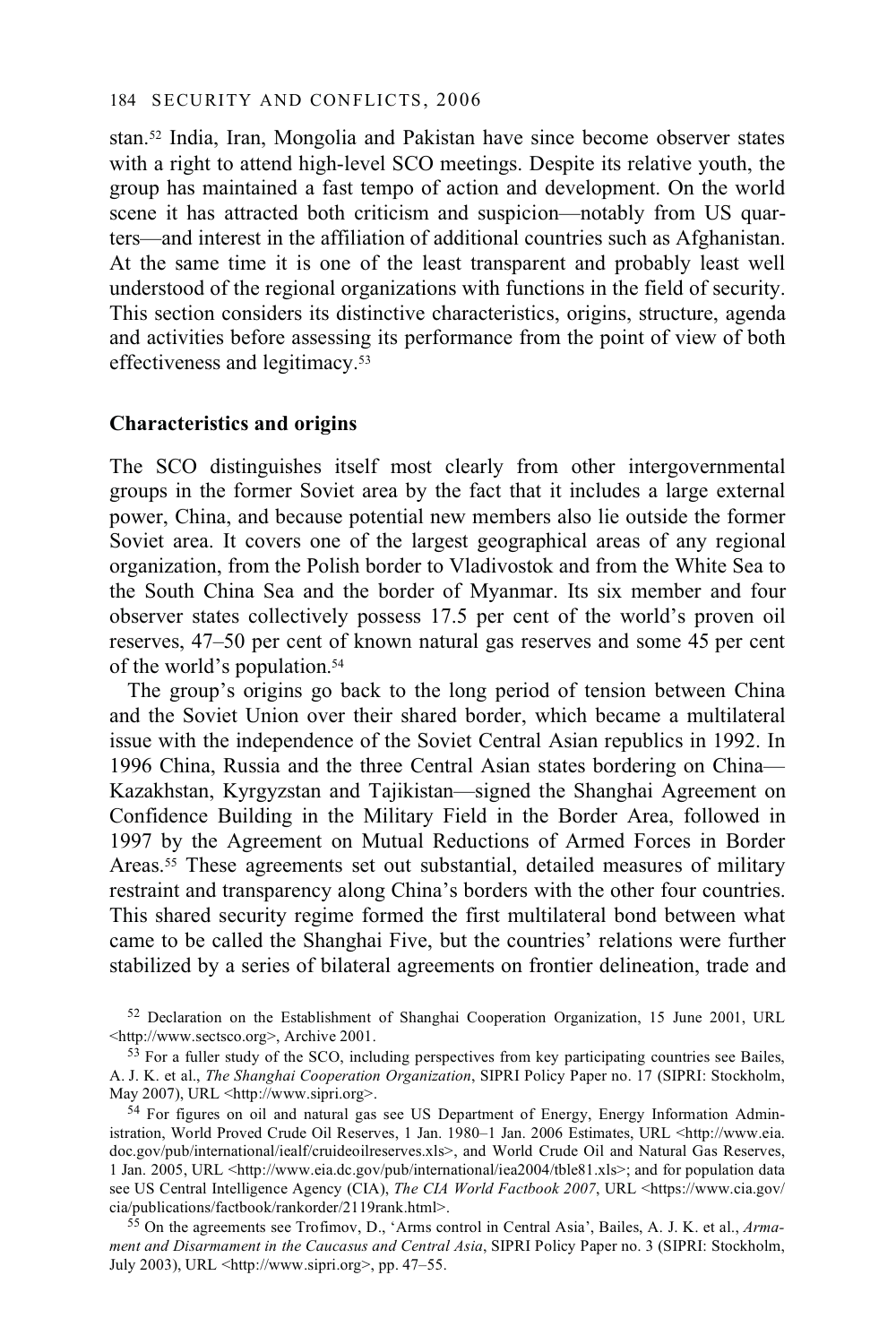cooperation. In June 2001 the same five countries plus Uzbekistan (which does not have a border with China) further institutionalized their relations by setting up the SCO, with the declared objectives of 'strengthening mutual trust and good neighbourly friendship among the member states; in political, economic and trade, scientific and technological, cultural, educational, energy, communications, environment and other fields; devoting themselves jointly to preserving and safeguarding regional peace, security and stability; and establishing a democratic, fair and rational new international political and economic order'.56 The SCO's founding documents signalled the special interest of the member states in fighting what they defined as 'terrorism, separatism and extremism' 57

#### **Structure**

The SCO was designed essentially as an intergovernmental network driven by annual summits and by regular meetings of the heads of governments, foreign ministers and other high officials. Most observer states (except India) send persons of equivalent rank to high-level meetings. The most frequent workinglevel meetings are in security-relevant areas, today including, for example, information security experts, secretaries of national security councils and heads of supreme courts.<sup>58</sup> There are also some signs of a wish to bring together other sectoral representatives, such as speakers of parliaments (who met in May 2006 for the first time). Central institutions are sparse and small, consisting of a Secretariat set up in Beijing in 2004 with a permanent staff of 30 and an initial budget of \$2.6 million, and the Regional Anti-Terrorist Structure (RATS). For 2005 the budget of the SCO was increased to \$3.8 million.<sup>59</sup> Chinese Ambassador Zhang Deguang was the first head of the SCO Secretariat and was succeeded on 1 January 2007 by Bolat Nurgaliev of Kazakhstan, who will hold the post until 2009 with the new title of Secretary-General.<sup>60</sup> The remainder of the SCO budget is allocated to RATS, formally launched in 2004 and established in Tashkent after years of discussion among

<sup>60</sup> Joint Communiqué of the Meeting of the Council of Heads of Member States of the Shanghai Cooperation Organization, Shanghai, 15 June 2006, URL <http://www.sectsco.org/news\_detail.asp?id= 938&Language ID=2>.

<sup>56</sup> Declaration on the Establishment of Shanghai Cooperation Organization (note 52).

<sup>&</sup>lt;sup>57</sup> These terms are found in the preamble of the Shanghai Convention on Combating Terrorism, Separatism and Extremism, adopted in June 2001 and available at URL <http://www.sectsco.org/html/ 00093.html>. Terrorism, separatism and extremism are called 'the three evils' by the Chinese leaders, as mentioned by Russian President Vladimir Putin. See e.g. the speech by President Putin 'SCO—a new model of successful international cooperation', 14 June 2006, available at URL <http://www.kremlin.ru/<br>eng/text/speeches2006/0614/0014 type104017 107007.shtml>.

<sup>&</sup>lt;sup>58</sup> 'The Heads of States support the initiative of Republic of Uzbekistan on holding regular meetings of National Security Council Secretaries of member states of the Organisation'. Tashkent Declaration of Heads of Member States of Shanghai Cooperation Organization, 17 June 2004, URL <http://www. sectsco.org/html/00119.html>. For the announcement see URL <http://www.sectsco.org/html/01108.html>.

<sup>59</sup> Lukin, A. V. and Mochulskiy, A. F., 'Shanhaiskaia organizatsiia sotrudnichestva: strukturnoye oformleniye i perspektivy razvitiia [Shanghai Cooperation Organization: structural formation and perspectives of development], *Analiticheskiye zapiski MGIMO*, vol. 2, no. 4 (Feb. 2005), p. 25.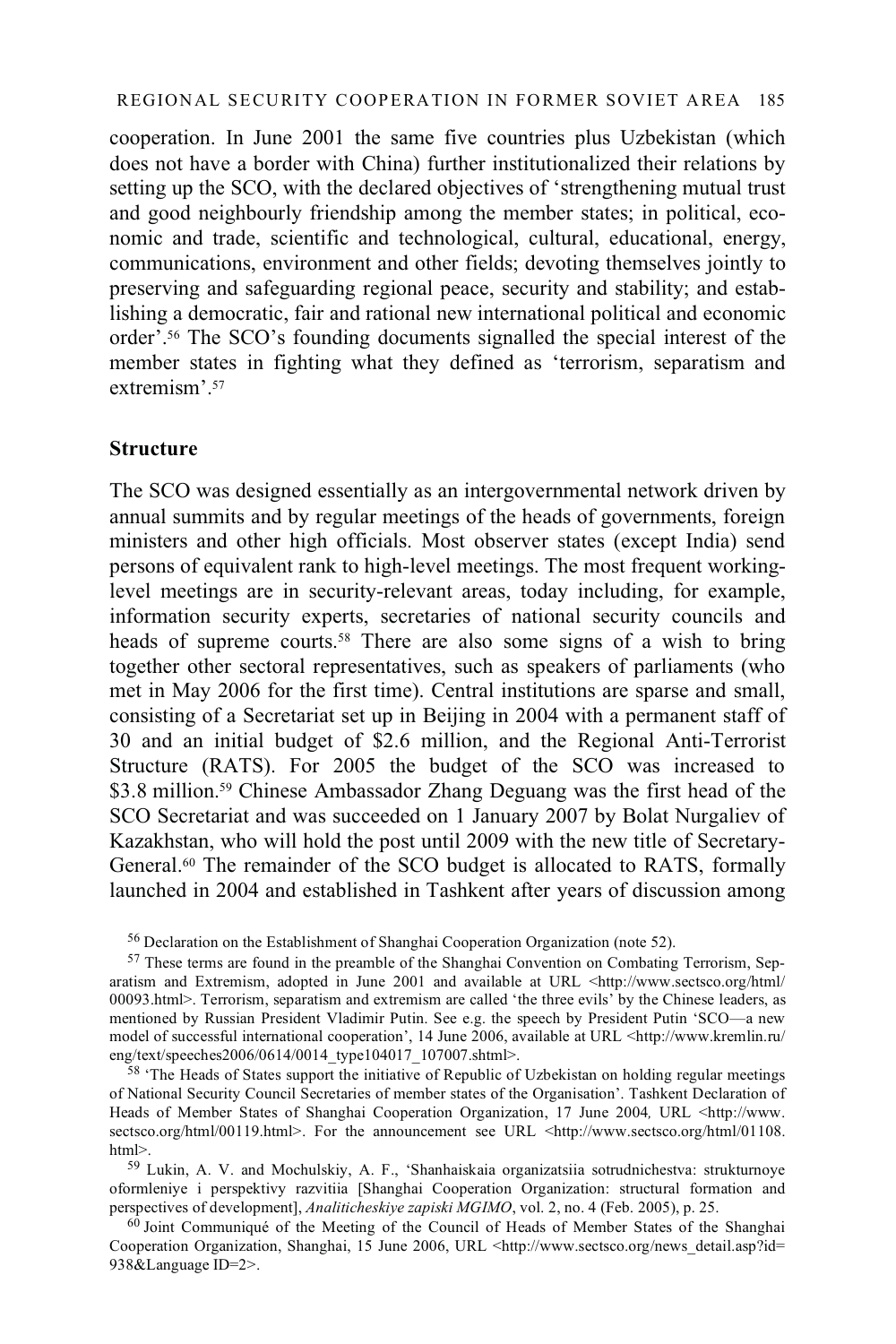the countries involved.61 RATS is responsible for information exchange and analytical work among the security services of SCO members. Its staff of 30 consists of seven each from China and Russia, six from Kazakhstan, five from Uzbekistan, three from Kyrgyzstan and two from Tajikistan.<sup>62</sup> One report has suggested that Russia has offered to contribute \$0.5 billion to strengthen this aspect of the SCO organization, possibly with more elements of a military infrastructure.63 The SCO's structure, staff and procedures are subject to a general, ongoing review.

More recently, the institutional structure has reflected a growing emphasis on economic cooperation, especially in the fields of energy and infrastructure. In October 2005 the members established the SCO Inter-Bank Association<sup>64</sup> and in 2006 the SCO Business Council, with an inaugural meeting drawing together 500 business people.<sup>65</sup>

#### **Agenda**

While the SCO's main *raison d'être* has been in the security field, it has not characterized itself (or acted in practice) as a military alliance comparable to NATO.66 Russian President Vladimir Putin has 'publicly excluded any possibility of military operations conducted under the auspices of the SCO',67 and it is significant that the first meeting of SCO defence ministers was not held until April 2006. The principal security agenda of the group is in fact twofold: the original Shanghai Five goal of mutual confidence building, stabilization and conflict avoidance (reflected in the continuing mutual inspections of border forces); and the countering of non-traditional threats such as transnational terrorism but also internal insurgency and dissent. Scope for confusion arises, however, from the fact that all members have a distinctly militarized approach to combating 'new threats' and that some of the SCO's most-reported activities have involved exercises using military forces in antiterrorist or similar scenarios. These have included a China–Kyrgyzstan joint exercise in 2002, a multilateral exercise with all the members except Uzbeki-

61 On RATS see Maksutov, R., 'The Shanghai Cooperation Organization: a Central Asian perspective', SIPRI Project Paper, URL <http://www.sipri.org/contents/worldsec/eurosec.html>, p. 11. See also China–Eurasia Forum (CEF), *CEF Monthly,* Jan. 2004, URL <http://www.silkroadstudies.org/new/ docs/CEF/CEF\_January.pdf>; and Huasheng, Z., 'The SCO in the last year', *CEF Quarterly*, July 2005, URL <http://www.chinaeurasia.org/Newsletter.html>, p. 10. 62 'The Shanghai Cooperation Organisation: internal contradictions', *IISS Strategic Comments,* 

vol. 12, no. 6 (July 2006), URL <http://www.iiss.org/stratcom>.<br>
<sup>63</sup> Sysoev, G., 'ShOS v. NATO' [SCO v. NATO], *Kommersant*, 15 June 2006, URL <http://www.<br>
kommersant.com/doc.aspo?idr=520&id=682211>.

<sup>64</sup> The signing of the Agreement on SCO Interbank Cooperation was welcomed in the Joint Communiqué of the Moscow Meeting of the Council of Heads of Government of SCO Member States, Oct. 2005; see URL <http://www.sectsco.org/html/00648.html>.

<sup>65</sup> Wei, Y., 'Summit ascent: Shanghai Cooperation Organization charts its future', *Beijing Review*,

vol. 49, no. 26 (29 June 2006), URL <http://www.bjreview.com.cn/06-26-e/w-1.htm>.<br><sup>66</sup> Weitz, R., 'Shanghai summit fails to yield NATO-style defence agreement', *Jane's Intelligence Review*, vol. 18, no. 8 (Aug. 2006), p

<sup>67</sup> Trenin, D., 'Russia and the Shanghai Cooperation Organization: a difficult match', *CEF Quarterly*, July 2005, p. 26.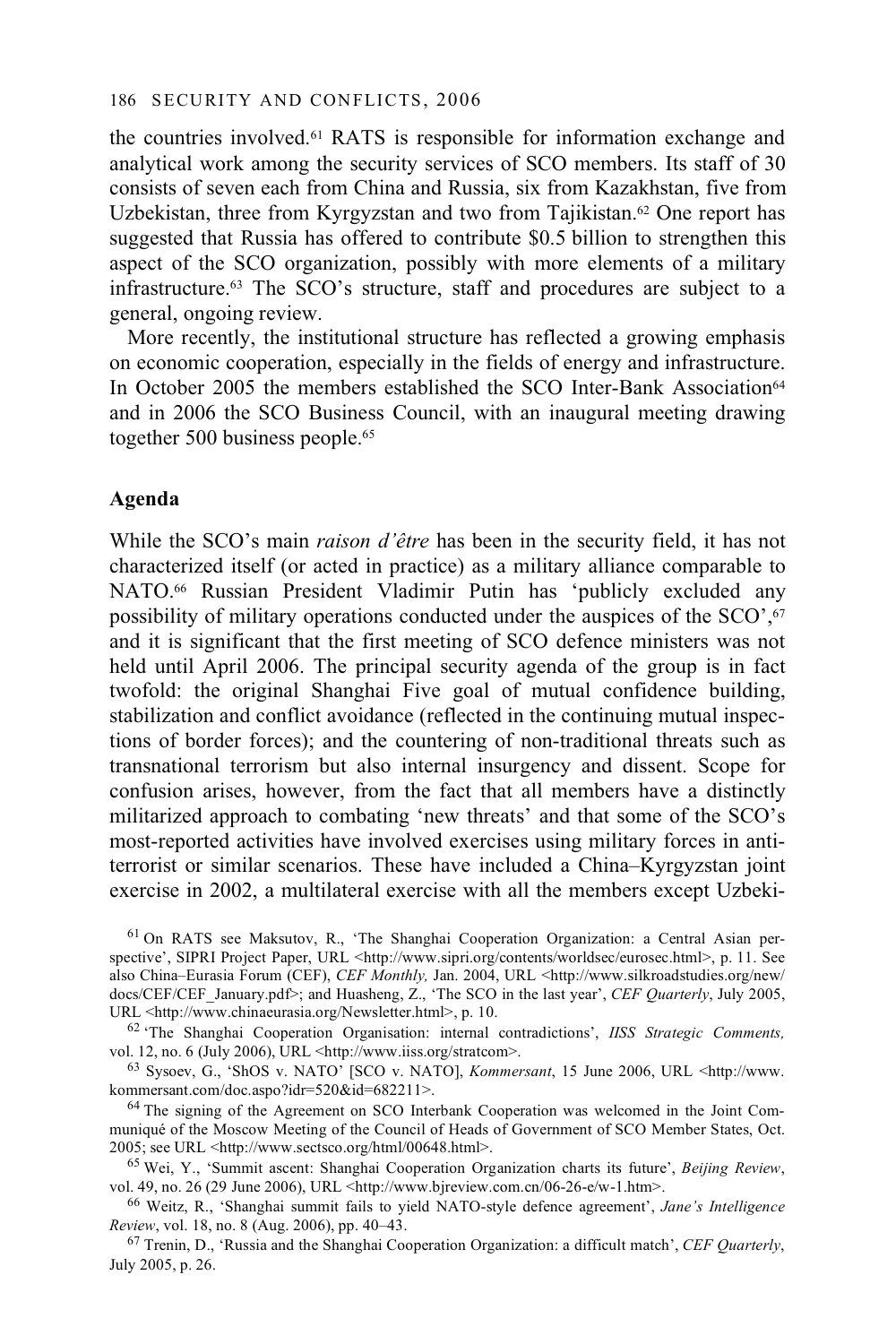stan in 2003, a large Chinese–Russian exercise in August 2005 that was observed by other SCO member states,68 and a multilateral exercise hosted by Uzbekistan in 2006 that focused on the role of special forces and law enforcement agencies.69 Russia will host another major anti-terrorist exercise close to its border with Kazakhstan in 2007. The SCO Convention on Combating Terrorism, Separatism and Extremism—adopted as one of the group's basic texts in 2001—provides, however, for multilateral cooperation in many different modes, starting with the pooling of relevant intelligence through RATS.<sup>70</sup> Given the less visible nature of such activities it is difficult for outsiders to judge how far they may have gone beyond a formalistic mode or whether bilateralism still prevails for really important purposes.

The other main area of SCO competence is economic, and here China has made the running, driven by an interest both in exploiting the regional market for exports and in securing new oil and gas supplies (plus reliable infrastructure to deliver them). In late 2003 Chinese Premier Wen Jiabao proposed to set up an SCO free trade area, and while this is currently a non-starter for the smaller members (which fear that Chinese goods will flood their markets) there is now an agreed objective of creating a zone favourable for the free movement of products, capital, technology and services by 2020.71 An SCO forum for investment and development in the energy sector was set up in 2002, and in 2004 four working groups were established: on electronic trade, customs, inspection of goods and unification of standards, and investment cooperation. At the Shanghai summit of 2006, the SCO and the Eurasian Economic Community signed a memorandum of understanding on the improvement of energy and transport cooperation with the aim of facilitating regional trade.72 On the face of it, the areas for cooperation that are most likely to satisfy all sides' economic interests are Chinese investment in the poorer parts of the region and the common financing of new energy and transport routes, but signs of tangible progress on either front are so far wanting. While some observers have expressed fear that the SCO will be used to create an exclusive energy cartel, observation of the tactics used by both Kazakhstan and Russia (by far the largest energy exporters) to play different clients off against one another makes this an improbable scenario for the near term, even if SCO structures could sustain such a large executive role. The reality remains that all the SCO members together are still not self-sufficient in the technology, investment resources or market potential needed to sustain the high growth rates that these essentially underdeveloped economies need.

72 The Eurasian Economic Community was created in Oct. 2000 by Belarus, Kazakhstan, Kyrgyzstan, Russia and Tajikistan and in 2006 joined by Uzbekistan. See URL <http://www.evrazes.com/>.

<sup>68</sup> For details see de Haas, M., 'Russian–Chinese military exercises and their wider perspective: power play in Central Asia', Clingendael Institute, Conflict Studies Research Centre, Russian Series 05/51 (Defence Academy of the United Kingdom: Swindon, Oct. 2005), URL <http://www.defac. ac.uk/colleges/csrc/documentlistings/russian/05(51)MDH3.pdf>.  $^{69}$  Weitz (note 66), p. 42.

<sup>70</sup> See note 57.

<sup>71</sup> Lukin and Mochulskiy (note 59), pp. 21–22.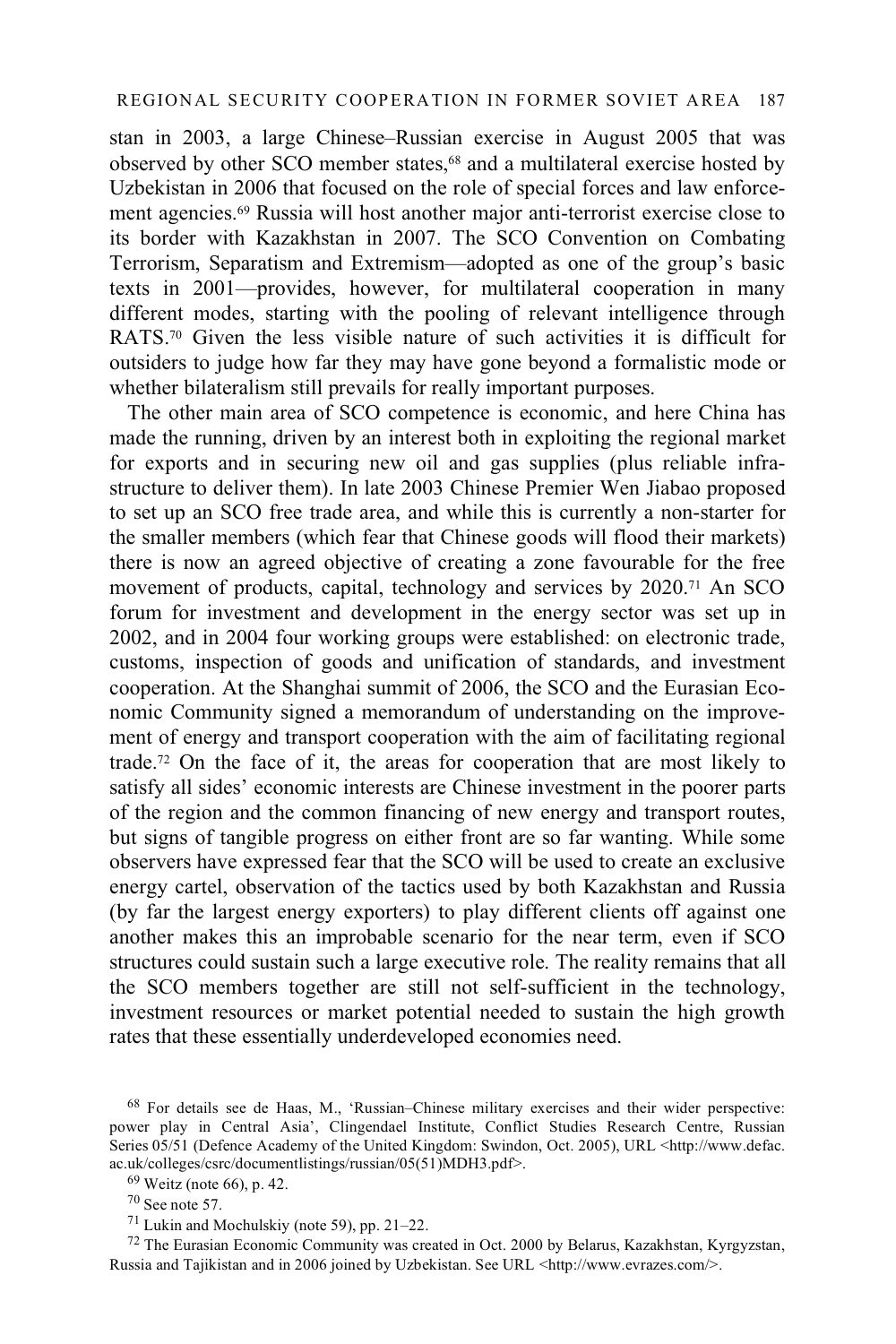#### **Overall assessment**

Many assessments of the SCO go to the extremes either of painting the group as a malignant 'anti-NATO' one or of dismissing it as mere window dressing. Applying the evaluative criteria would lead to the more mundane conclusion that this group has its strengths and weaknesses, like any other. At the macrolevel of security, the SCO (like the preceding Shanghai process) may have played its part in allowing the new China and Russia to coexist and manage their relations with the Central Asian states without open conflict. The SCO has not carried out active conflict management in Central Asia's own hot spots, nor promoted general defence reform, but it has apparently achieved some degree of coordination and interoperability among its members' forces and security services in regard to potential anti-terrorism deployments. It has developed joint policies in the related fields of homeland and functional security and has broached topics that are highly relevant to economic security, such as energy cooperation and infrastructure. The SCO's record is weakest, or downright negative, in respect to good governance and democracy building. All its members are authoritarian regimes, ranging from 'managed democracy' to dictatorship. The policies and tools developed in the name of SCO antiterrorism policy could easily be used for suppression of all kinds (including the containment and persecution of elements claiming local autonomy). There is no chance in practice for the broader public of the member states to influence SCO proceedings or even, for the most part, to learn about them. As one writer concludes, 'the SCO is not a normative organization, and with an explicit focus on non-interference in domestic issues it is particularly appealing to the authoritarian regimes of the region'.73

Applying more detailed criteria of legitimacy and effectiveness, it is hard to say that membership of the SCO is coerced or that its style of operation is hegemonic. The power of China and Russia within the group constitutes a diarchy not dissimilar to patterns of cooperation in, for example, Europe and South America, although with the advantage steadily tipping towards China. Most of the current observer states have expressed interest in full membership and are held back only by the lack of consensus within the group on the merits of enlargement.74 The Central Asian members are *demandeurs* in every dimension (except for Kazakhstan's oil and gas), but the SCO gives them symbolic recognition and equality and may actually help in their global policy of 'balancing'. The story of US bases in the area is instructive: the July 2005 Astana SCO summit demanded a timetable for the withdrawal of US forces and facilities set up in Central Asia for the first phase of the Afghanistan

<sup>73</sup> White, A., 'Guiding the "near abroad"—Russia and the Shanghai Cooperation Organization', *CEF Quarterly,* July 2005, URL <http://www.chinaeurasia.org/files/CEF Quarterly August 2005.pdf>, p. 29. 74 Despite US warnings and complaints before the 2006 Shanghai summit that the SCO might grant

membership to Iran, the member states agreed there to leave the situation as it was *sine die*. The Central Asian states are against letting others in to share the possible economic benefits (and to complicate the agenda), while Russia will not admit China's favourite candidate, Mongolia, without progress on Iran.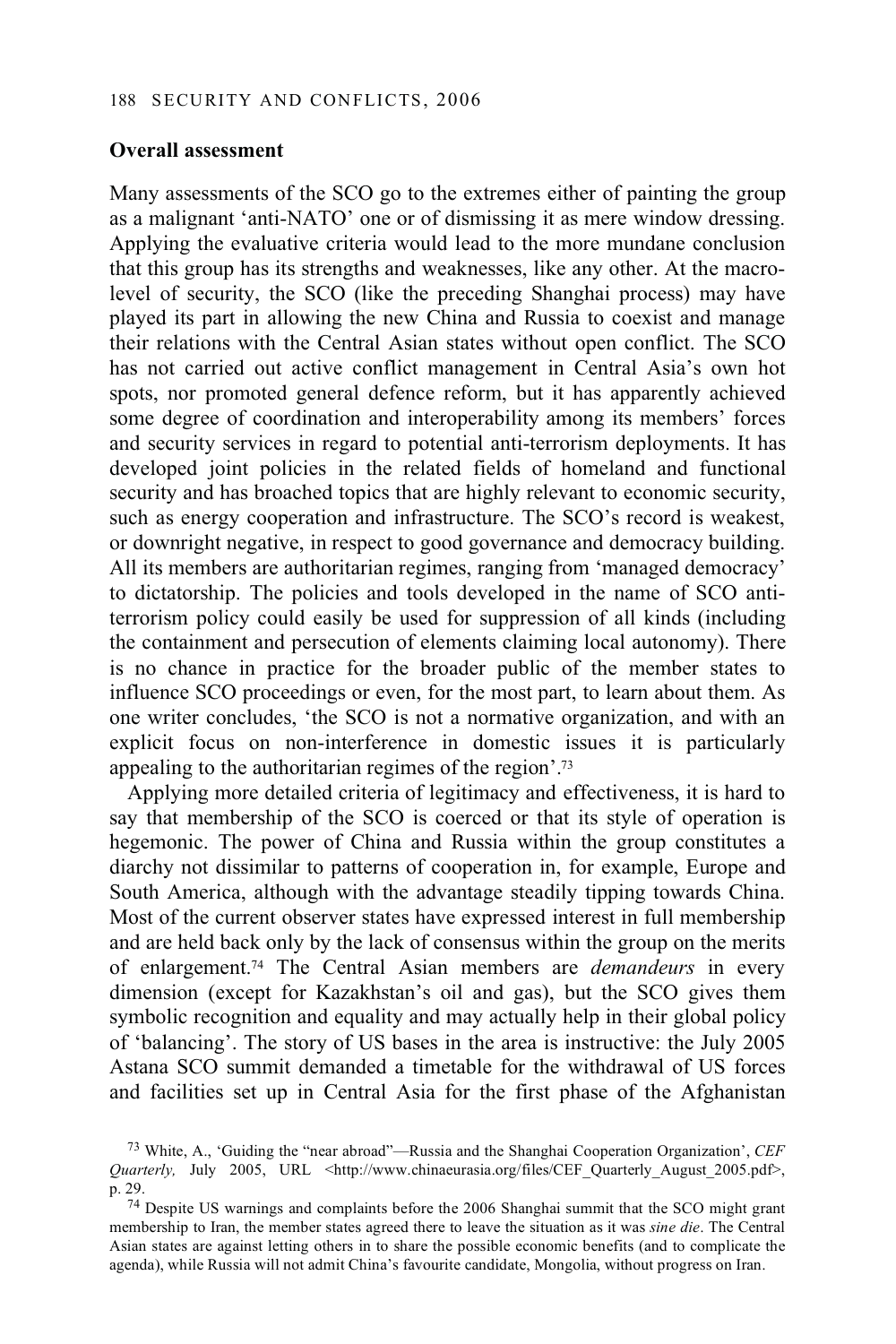conflict.75 When Uzbekistan soon thereafter gave the USA notice of termination of its basing rights it looked like a story of cause and effect.76 Yet Kyrgyzstan allowed the US base at Manas (not far from the Kyrgyz capital, Bishkek) to remain and eventually made clear that it was interested mainly in exacting a higher price.<sup>77</sup> It is arguable that Central Asian elites that want to develop their Western links in a balanced way are actually freer to do so as long as SCO membership demonstrates their 'loyalty' to partners closer by.<sup>78</sup> In all events, nothing further was said about the 'Astana principle' on foreign basing at the Shanghai SCO summit of 2006.

This last point is also relevant to a judgement on whether the SCO is zerosum in its strategic relationship with the rest of the world. Chinese President Hu Jintao said that 'the SCO was designed to boost regional stability rather than oppose the US',79 and given the reality of Russia's and China's fears both about each other and about risks of chaos in Central Asia and Afghanistan this reading should not be dismissed out of hand. What is clear is that it is the SCO's official and collective policy to oppose any 'monopoly and domination in international affairs'.80 Its two largest members wish to maintain their own independence from the USA, to present themselves as alternative regional leaders and (to some extent) global powers, and to limit the manifestations or at least the consequences of a US strategic presence in their own backyard. At the same time, China and Russia have continued to seek accommodation with the USA in other contexts, such as solidarity against terrorism. The SCO has not in practice closed the way to extending the roles of the OSCE, NATO's Euro-Atlantic Partnership and the EU in Central Asia: all these are held back at present mainly by their own limitations and hesitations. The most clearly negative aspect of the SCO's relations with the world lies in the group's lack of cooperative relations with most other regional institutions (or with individual Western states).<sup>81</sup>

The SCO has shown flexibility by its rapid growth and creation of new networks and mechanisms. The issues still emerging on its agenda (such as energy and economic development in general) and the keenness of more states to join it suggest that its profile will continue to rise, while it is hard to see a conjuncture that would destroy it. If such a risk exists it lies in the general fragility of SCO members' efforts to contain changes and threats through repression and manipulation. The incident at Andijon, Uzbekistan, in May

79 Dyer, G., 'Iran leader hits at intrusion in region', *Financial Times*, 16 June 2006, p. 4. 80 Declaration of Heads of Member States of Shanghai Cooperation Organization (note 75).

<sup>81</sup> The SCO has concluded memoranda of understanding with the Association of South East Asian Nations and the CIS, and has received official observer status at the UN General Assembly.

<sup>75</sup> See Declaration of Heads of Member States of Shanghai Cooperation Organization, Astana, 5 July 2005, URL <http://english.scosummit2006.org/en\_bjzl/2006-04/21/content\_145.htm>, section II. 76 For details see Lachowski (note 27).

<sup>77</sup> The opening bid of Kyrgyzstan was to increase the rent from \$2 million to as much as \$207 million. Agreement was reached on \$150 million 'in total assistance and compensation'. Sands, D. R., 'U.S., Kyrgyzstan reach deal on air base payment', *Washington Times*, 15 July 2006, URL <http:// www.washingtontimes.com/world/20060714-100731-3908r.htm>. 78 Maksutov (note 61), pp. 12–13.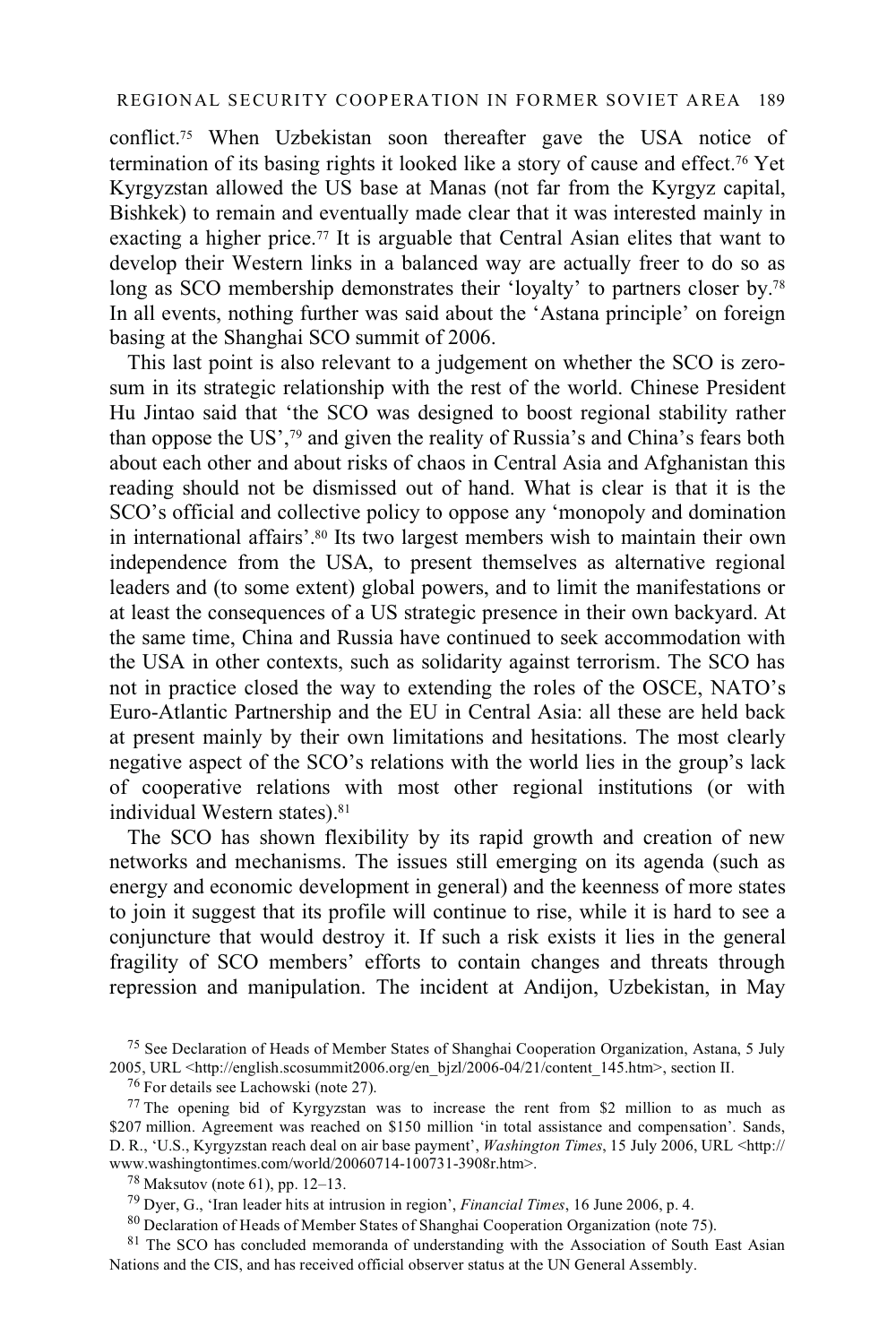2005 was just one reminder that such tactics increase the odds of a larger implosion in the long run, with broader regional repercussions.82 For the SCO to play a more positive role vis-à-vis this most basic of Central Asian challenges it would need to mutate into an organization representing more than just its members' elites and helping to open the region for vital outside influences rather than blocking or profiteering from the latter. It would take an optimist to suggest today that the organization's flexibility extends that far.

The SCO fulfils its primary aim of conflict avoidance and peaceful dialogue among its members just by existing. On the same grounds, the input–output balance of the SCO as an institution can be seen as positive. What is holding it back, if anything, is its larger members' caution about depositing any substantial funds or other resources for the group's activities, plus the rudimentary nature of its central institutions.

# VII. Conclusions

In many parts of the world, regional security cooperation among clusters of small and medium-size states has flourished. The regions around China and India have run into problems, conversely, because of one over-large state that has an antagonistic or hegemonic intent towards at least some of its neighbours. The success of several groupings that include the largest contemporary power of all, the USA, can be explained by special factors—the democratic and consensual nature of NATO, the North American Free Trade Agreement and the Organization of American States, and the existence of powerful balancers such as China in such Pacific-region frameworks as the Asia–Pacific Economic Cooperation group.

In this perspective, the three security-related groupings in the former Soviet area, and the SCO linking China with this region, form a unique set. They have survived with at least minimum levels of efficiency despite the highly asymmetric weight of Russia—although it is no coincidence that the SCO, where China balances Russia, is the most vigorous—and despite, or even because of, the non-democratic or imperfectly democratic nature of the regimes of its member states. These aberrations make it tempting for contemporary analysis to dismiss all four of the groups surveyed in this chapter as serving no real purpose, or only a negative one. It would also be easy to class all except GUAM as old-style ventures closest to cold war models such as the Warsaw Treaty Organization or the short-lived Sino-Soviet alignment after 1945.

It is easy to diagnose such views as superficial but harder to challenge them with confidence due to the lack of independent, especially Western, research on these four groups and to their own opaqueness. Nonetheless, the analysis in this chapter goes far enough to suggest that matters are more complicated. In

 $82$  On this incident, in which Uzbek security forces fired on demonstrators in Andijon, see e.g. Tarzi, A., 'Afghanistan: inconsistencies in the state of the war on terrorism', Radio Free Europe/Radio Liberty, URL <http://www.rferl.org/featuresarticle/2005/07/ef308e31-84dd-478d-a2c8-fb6440433939.html>.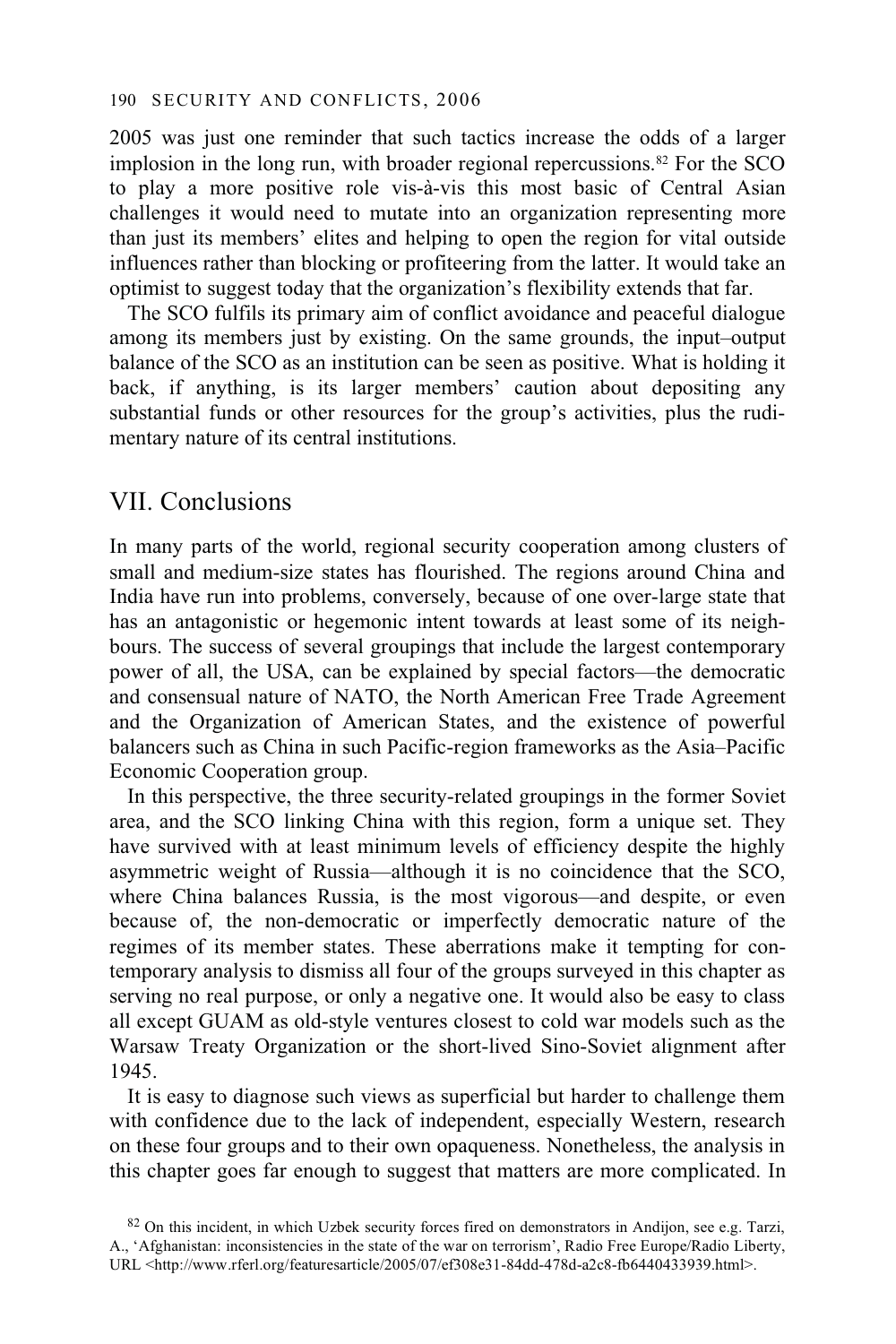the first place, any simple diagnosis of Russian coercion is undermined by the fact that the CSTO has a consensual character, that Russia's own lapses into bilateralism or selfishness are a major limiting factor, that increasingly pro-Western states such as Georgia and Ukraine have stayed in the CIS, and that the anti-Russia GUAM grouping is the most lacking in concrete results of all. Second, while only GUAM is in any sense pro-Western, defining any of the other groups simply as 'anti-NATO' would be misleading because important parts of their motives and agendas are basically self-regarding: notably, stabilizing Sino-Russian relations, avoiding open war between Russia and its former Soviet neighbours, formally recognizing the latter as sovereign and giving a framework for Central Asian balancing acts. These are not all bad things, either, for international peace and security.

Where the CIS, the CSTO and the SCO clearly deviate from Western expectations is in placing stability above considerations of democracy, openness or human rights and even treating respect for human rights as a threat to security. On the other hand, this has not prevented them from having elements of a characteristically 21st century security agenda, notably in the fields of counterterrorism and the drugs trade, while the SCO takes a well-conceived if self-interested and barely consensual—approach to economic development. None of the groups has an impressive ratio of output to input, but the balance might be corrected by reflecting on problems that they may be avoiding by their mere existence. In that light, it would be too hasty to set limits to their survival or even to pick winners among them. At present they mark a kind of organizational frontier (even if soft and fluctuating) between the sphere of full Western institutional control and a differently run East Eurasian space. It cannot be ruled out that their leaders' skills will be equal to maintain that state of affairs for some time to come: or even—although it would take an optimist to bet on it—that inner political transformations could convert at least some of the groupings into instruments for more benign and non-zero-sum ends. The remaining alternatives would seem to be either the gradual extension of Westbased institutions' authority across Central Asia or a period of renewed lack of structure or actual disorder, perhaps with Russia–China accommodation surviving on a narrower bilateral basis.

Of course, no full judgement can be made on such groups except by considering their interaction with the wider world of security. Thus far, the CIS, the CSTO and the SCO have deviated from global norms by having no ties, or only a relation of rivalry and distrust, with other regional communities. At bottom this only symptomizes the lack of a clear, stable and positive security accommodation between China and Russia themselves and with the Euro-Atlantic community, or indeed between them and their non-Western neighbours in West, South and South-East Asia. If these four groups were really strong there could be concern that they might stand in the way of resolving this question, but precisely because of their state-driven and politically contingent natures they can hardly be counted as a major hindrance. Perhaps the best thing that can be said about all four organizations is that, just